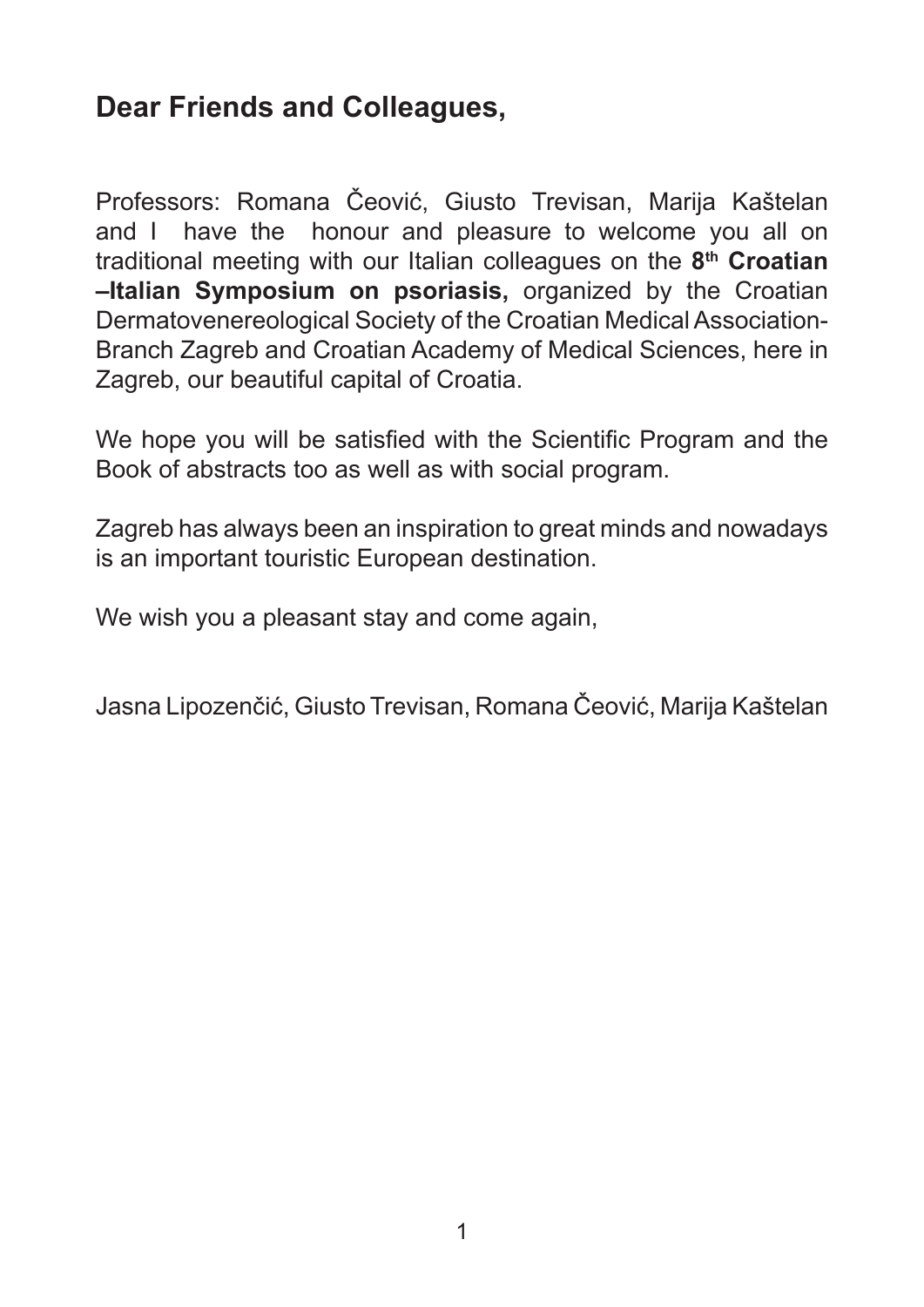## **SYMPOSIUM BOARD**

#### **Presidents**

Jasna Lipozenčić Giusto Trevisan

#### **Scientific Secretaries**

Romana Čeović Marija Kaštelan

### **Scientific board**

Ines Brajac, Rijeka, Croatia Romana Čeović, Zagreb, Croatia Enzo Erricheti, Udine, Italy Franjo Gruber, Rijeka, Croatia Marija Kaštelan, Rijeka, Croatia Tatiana Kehler, Rijeka, Croatia Franco Kokelj, Trieste, Italy Krešimir Kostović, Zagreb, Croatia Jasna Lipozenčić, Zagreb, Croatia Branka Marinović, Zagreb, Croatia Aida Pašić, Zagreb, Croatia Larisa Prpić Massari, Rijeka, Croatia Neira Puizina-Ivić, Split, Croatia Mihael Skerlev, Zagreb, Croatia Giuseppe Stinco, Udine, Italy Sara Trevisini, Trieste, Italy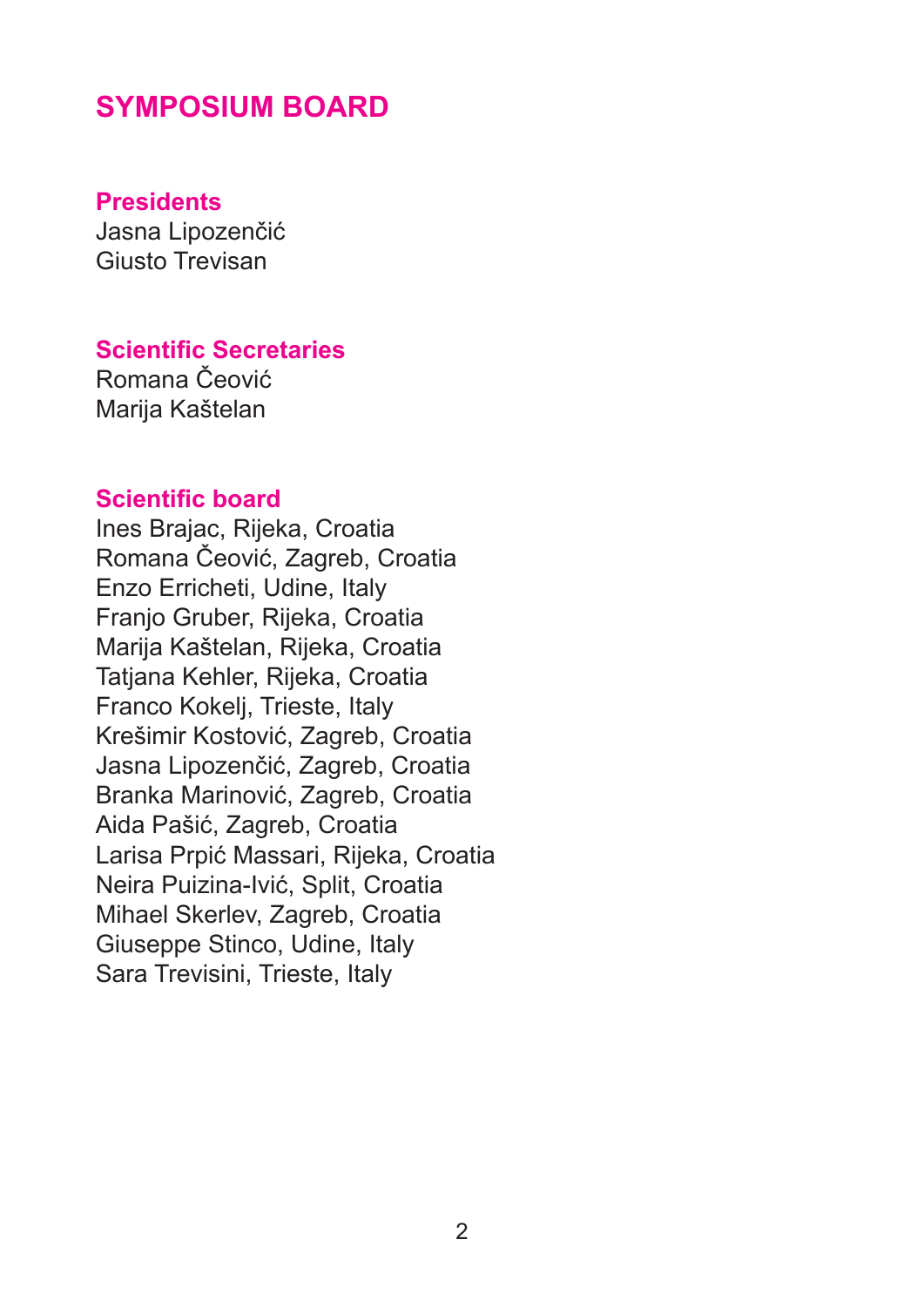# **GENERAL INFORMATION**

#### **Symposium organizers**

Croatian Dermatovenereological Society of the Croatian Medical Association-Branch Zagreb and Croatian Academy of Medical Sciences

#### **Symposium venue and Accommodation**

Hotel Dubrovnik, Gajeva 1, Zagreb, Croatia

#### **Official languages**

The Official languages are Croatian and English Simultaneous translation will not be provided

#### **Registration fee**

Registration for the Symposium is free. Participants are invited to register for the Symposium via official web site: www. amzh.hr, before October 20, 2016

#### **Certificate of attendance**

The Croatian Medical Chamber has certified the 8th CROATIAN-ITALIAN SYMPOSIUM ON PSORIASIS as it follows Speakers: 9 points Delegates: 7 points

#### **Organizing and scientific secretariat**

Romana Čeović Department of Dermatology and Venereology University Hospital Centre Zagreb, University of Zagreb School of Medicine, Šalata 4, 10 000 Zagreb, **Croatia** Tel:+385-1-2368-924 e-mail: romana.ceovic@zg.t-com.hr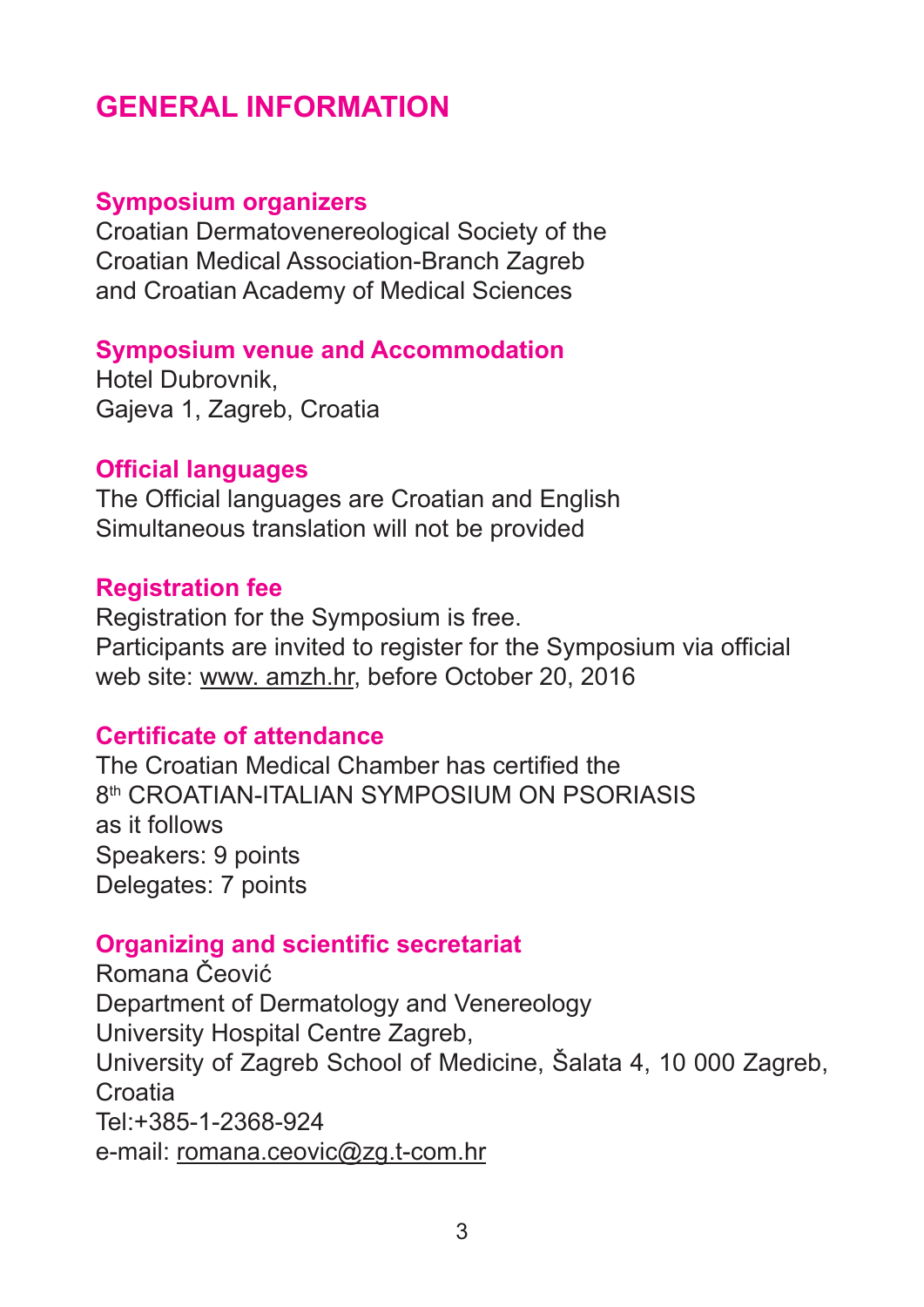# **SCIENTIFIC PROGRAMME**

### **FRIDAY, 4thNovember 2016.**

12.00 - 13.30 **Registration** 13.30 - 13.45 **Welcome Address** 

## **PATHOGENESIS OF PSORIASIS AND PSORIATIC ARTHRITIS Chairs: Jasna Lipozenčić, Giusto Trevisan**

|  | 13.45 - 14.00 Psoriasis as a systemic inflammatory disease   |
|--|--------------------------------------------------------------|
|  | Jasna Lipozenčić, Aida Pašić, Franjo Gruber,                 |
|  | Leo Čabrijan                                                 |
|  | 14.00 -14.15 Psoriasis and immune-mediated diseases          |
|  | Ines Brajac, Valentina Saint Georges                         |
|  | 14.15 - 14.30 Skin microbiome, viruses and psoriasis?        |
|  | <b>Mihael Skerlev</b>                                        |
|  | 14.30 - 14.45 The role of IL-17 in the immunopathogenesis of |
|  | psoriasis                                                    |
|  | Marija Kaštelan                                              |
|  | 14.45 - 15.00 Psoriasis and comorbidities                    |

Neira Puizina Ivić, Dubravka Vuković, Ana Sanader, Lina Mirić-Kovačević

- 15.00 15.10 **Discussion**
- 15.10 15.45 **Coffee break**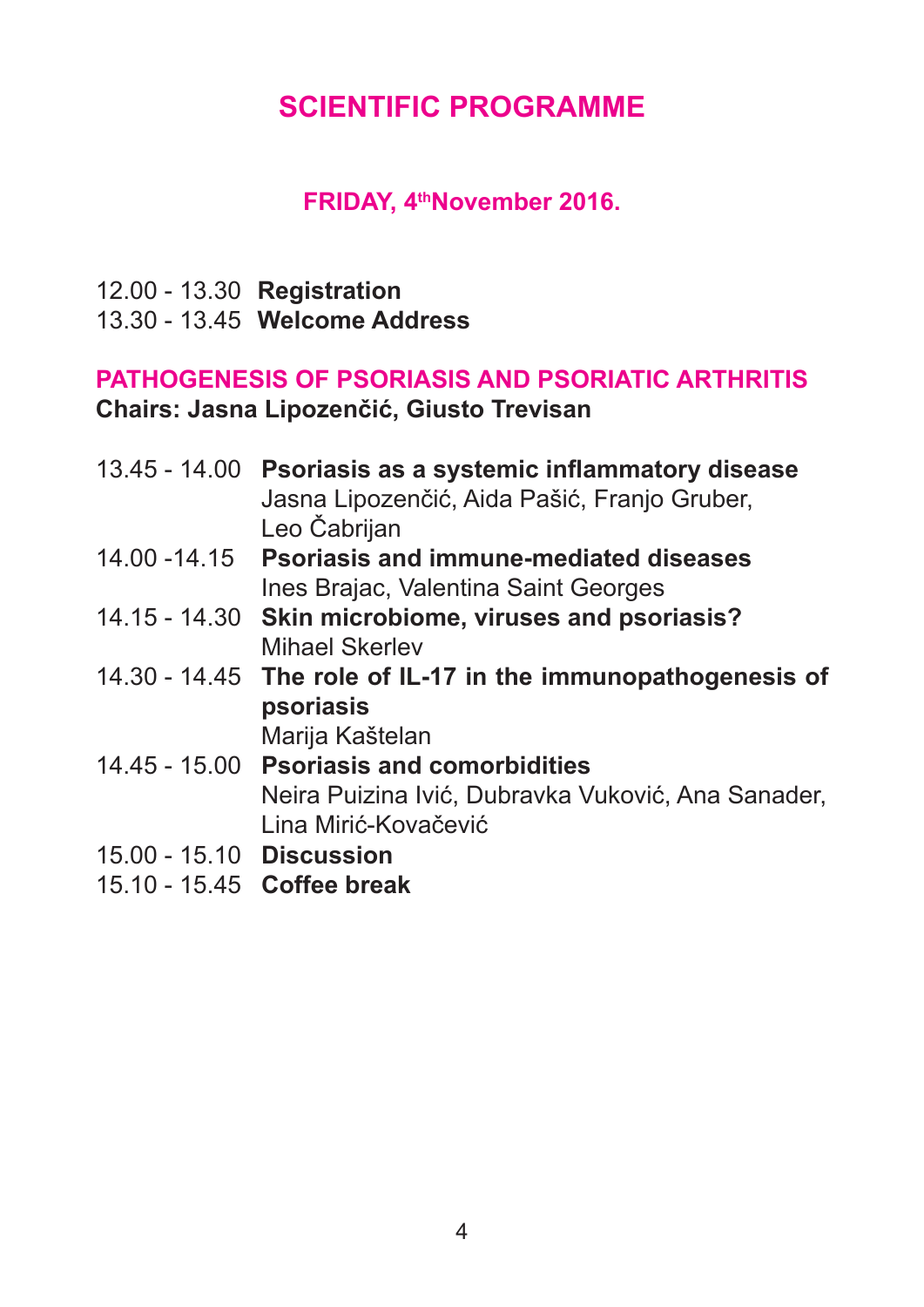## **CLINICAL AND DIAGNOSTIC FEATURES OF PSORIASIS AND PSORIATIC ARTHRITIS**

Chairs: Romana Čeović, Marija Kaštelan

15.45 - 16.00 **Pregnancy in the era of biologics** Romana Čeović 16.00 - 16.15 **Ultrasound in diagnosis of psoriatic arthritis** Tatjana Kehler 16.15 - 16.30 **Dermoscopy of psoriasis** Enzo Errichetti, Giuseppe Stinco 16.30 - 16.45 **Psoriasis pustulosa: a type of psoriasis vulgaris or distinct disease?** Larisa Prpić Massari 16.45 - 16.55 **Discussion**

## **THERAPY OF PSORIASIS PART I**

Chairs: Giuseppe Stinco, Mihael Skerlev

16.55 - 17.10 **Withdrawal of biologic treatment in psoriatic patients with a sustained optimal response: results of an Italian multicentre retrospective cohort study**

Giuseppe Stinco

- 17.10 17.25 **Anti-Interleukin-17A antibody in the treatment of moderate to severe plaque psoriasis: review of literature and our experience** Sara Trevisini, Giusto Trevisan, Franco Kokelj
- 17.25 17.40 **Biologics and combination treatments** Krešimir Kostović
- 17.40 17.50 **Discussion**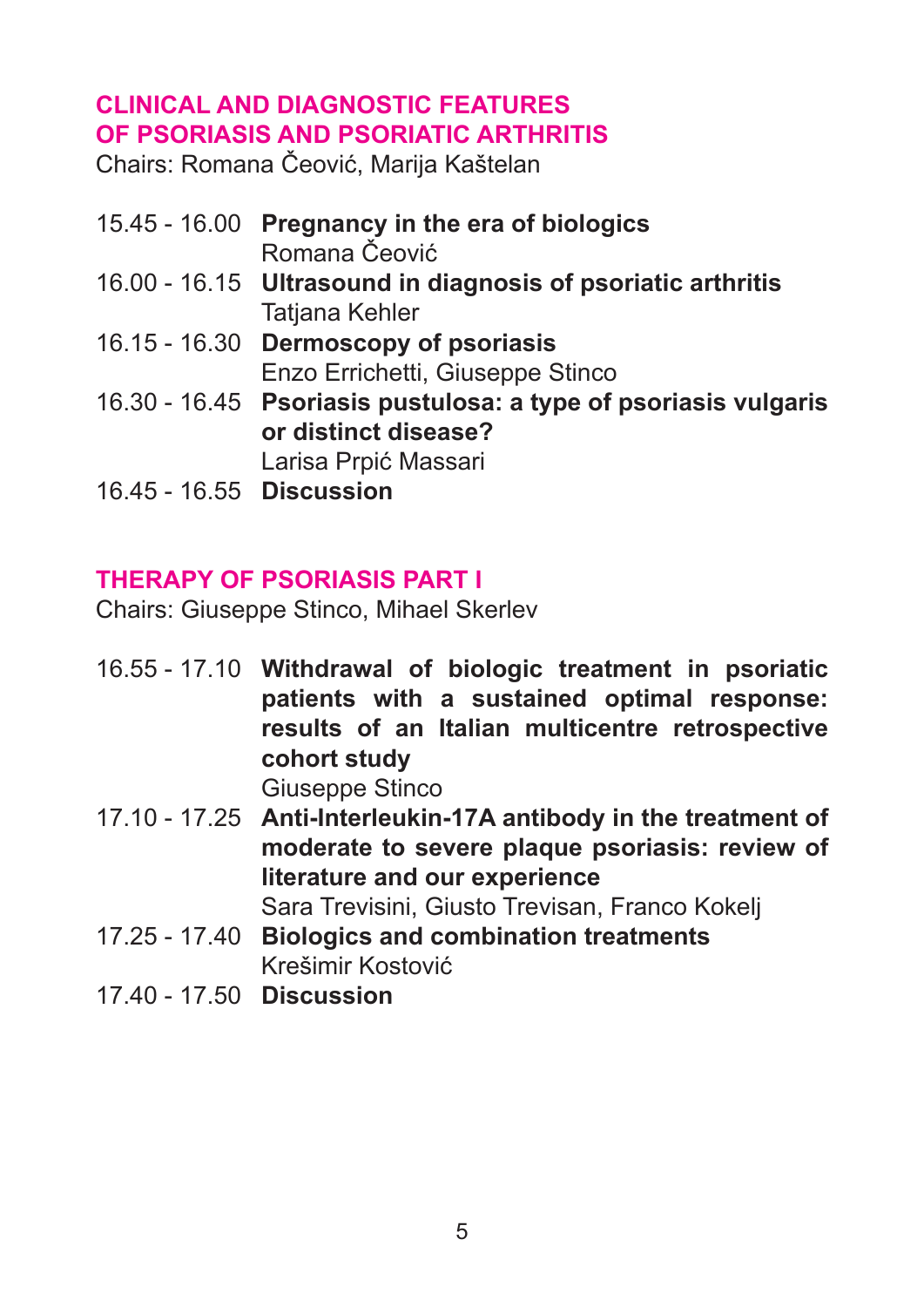## **SATURDAY, November 5, 2016.**

#### **THERAPY OF PSORIASIS PART II**

Chairs: Franjo Gruber, Ines Brajac, Enzo Errichetti

- 09.00 09.15 **Brief history of psoriasis therapy** Franjo Gruber, Jasna Lipozenčić
- 09.15 09.30 **Experience with biologics in Osijek Hospital Centre**

Zlatica Jukić

- 09.30 09.45 **Pustular palmoplantar psoriasis in patients treated with anti-TNF-alpha: two case reports** Sara Trevisini
- 09.45 10.00 **Psoriasis: difficult cases a treatment challenge** Suzana Ožanić Bulić, Vlatka Čavka
- 10.00 10.15 **Effects of naphtalanotherapy in treating psoriasis and psoriatic arthritis** Goran Maričić, Jakov Ivković, Lucija Tomić Babić,

Gordana Krnjević Pezić

10.15 - 10.25 **Discussion** 

## **CASE REPORTS - RESIDENTS**

Chairs: Larisa Prpić Massari, Sara Trevisini

10.25 - 11.00 Sandra Jerković Gulin - **Drug triggered psoriasis** Ana Ivekić – Jambrošić - **Successful treatment of three immunological mediated diseases with adalimumab** Lucija Bartolić - **Psoriasis in elderly** Matea Jelača - **Vitiligo and bullous pemfigoid in a patient with psoriasis** Mikela Petković - **Koebner phenomenon in psoriasis** 11.00 - **Closing Remarks** Coffee break Board meeting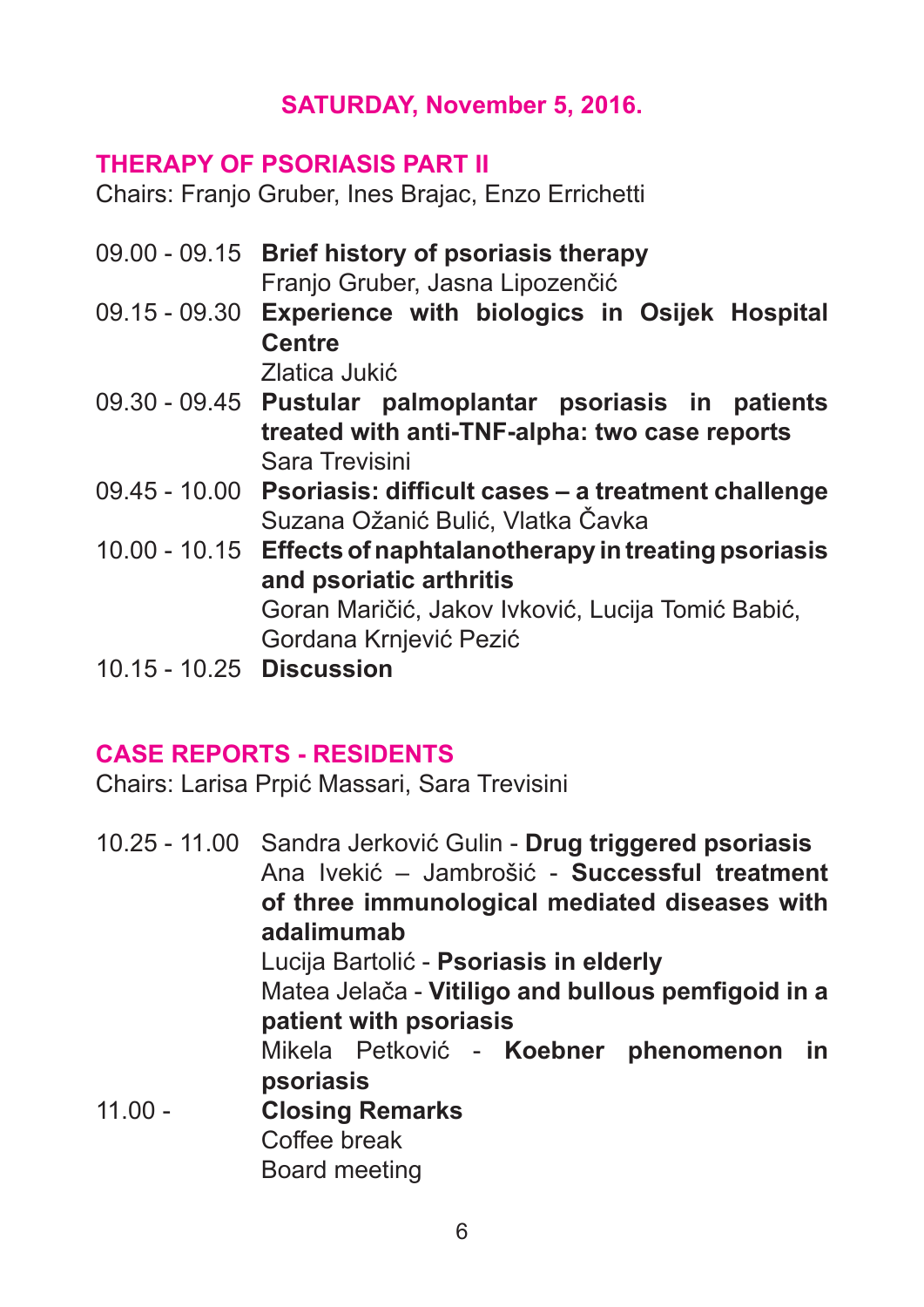# **BOOK OF ABSTRACTS**

**Oral presentations**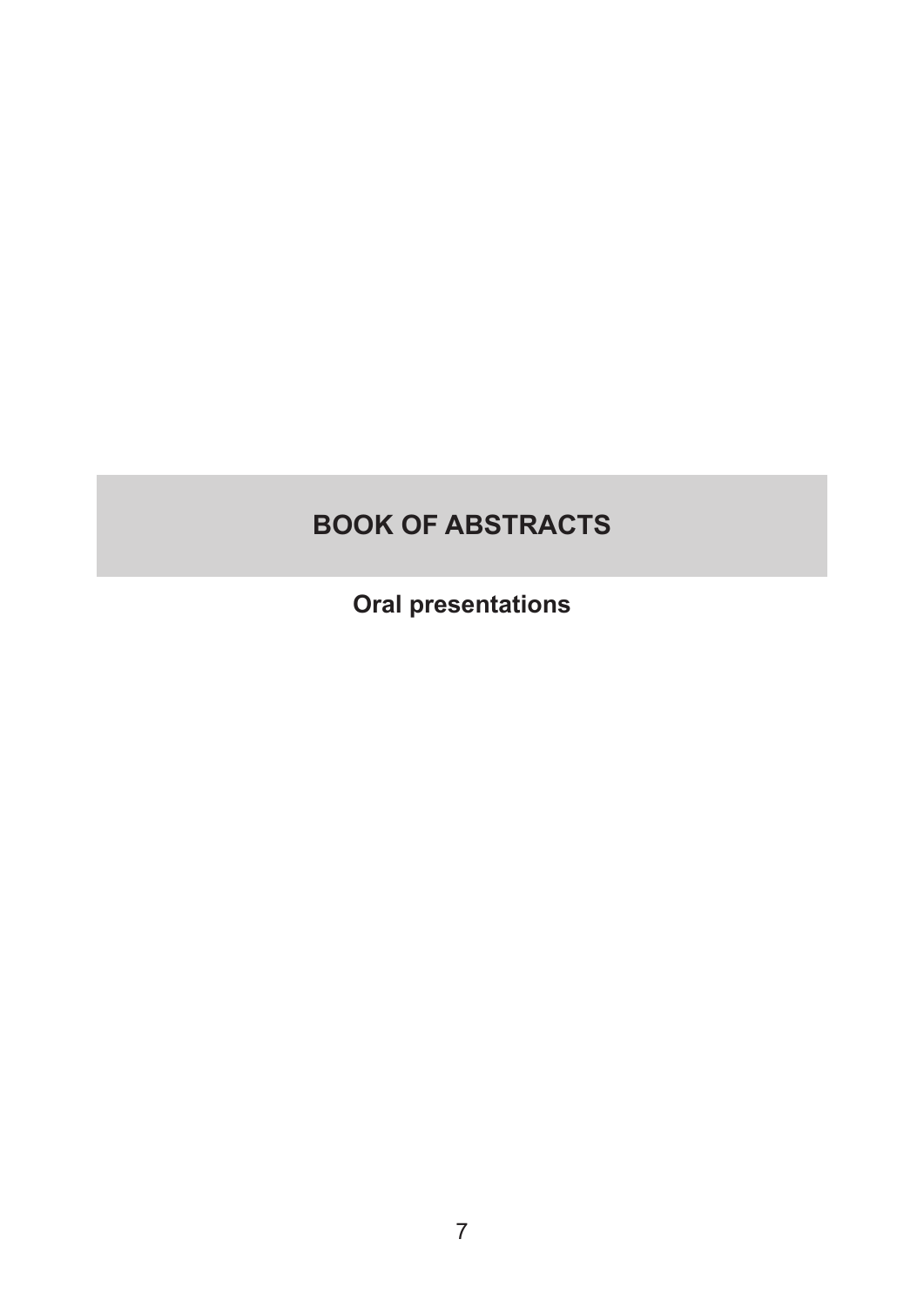# **PATHOGENESIS OF PSORIASIS AND PSORIATIC ARTHRITIS**

## **O1 PSORIASIS AS A SYSTEMIC INFLAMMATORY DISEASE**

*Jasna Lipozenčić, Aida Pašić <sup>1</sup> , Franjo Gruber<sup>2</sup> , Leo Čabrijan<sup>3</sup>*

*Croatian Academy of Medical Sciences, Zagreb, Croatia, <sup>1</sup>Retired Head of the Referral Center for Phototherapy of the Department of Dermatovenereology, University Hospital Center Zagreb, Croatia,*

*<sup>2</sup>Retired Head of the Department of Dermatovenereology, School of Medicine and University Hospital Center Rijeka, Croatia,*

*<sup>3</sup>The Department of Dermatovenereology, University Hospital Center Rijeka, Croatia* 

Psoriasis is a chronic inflammatory systemic relapsing autoimmune disease with a multigenetic predisposition, which occurs in about 2 % of patients in Croatia and different occurrence in the world. According to the clinical manifestations, psoriasis appears as plaque psoriasis, erithrodermic form and psoriasis pustulosa. Provocative factors that encourage psoriasis are infections, endogenous factors, hypocalcemia, psychogenic factors and medications. Psoriasis can be associated with various inflamed diseases: of autoimmune diseases (pemphigus, pemphigoid, vitiligo), slightly less with allergic diseases (atopic dermatitis, asthma, urticaria, allergic contact dermatitis). Psoriasis with severe type often have associated diabetes and metabolic syndrome, inflammatory dermatoses and skin cancer. The association of psoriasis with internal diseases are often (HIV, Crohn's disease, liver lesions, vascular diseases, amyloidosis and gout). Today psoriasis is considered as systemic inflammatory disease that can also affect the joints. Atypical localization of psoriasis as well as resistant cases of psoriasis and other papulosquamous and eczematoid dermatoses require detailed findings and confirming the possibility of the existence of other inflammatory diseases.

Beside the skin, the joints and many organs in psoriatic patients can be affected and stimulate to development of comorbidity diseases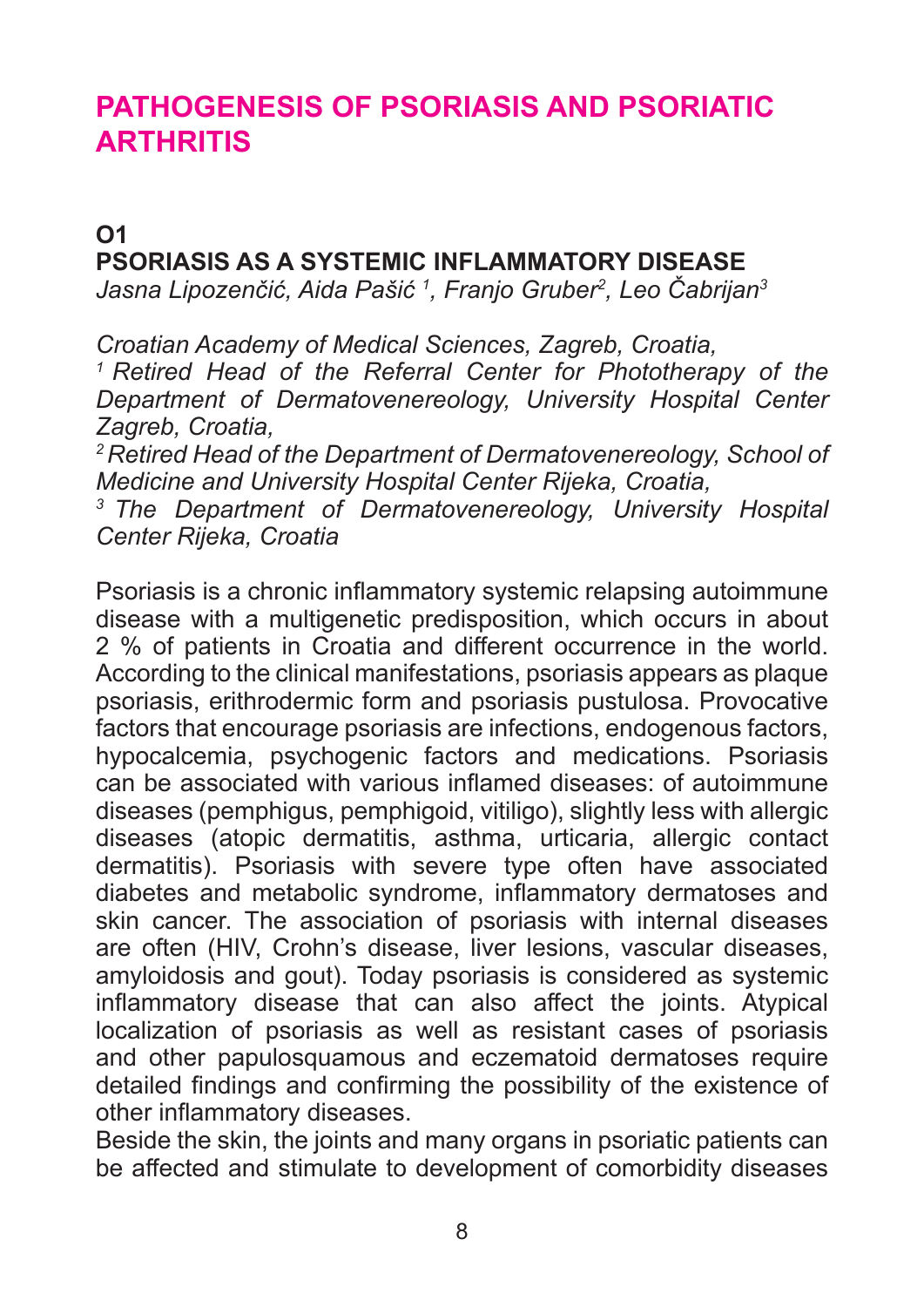which must be recognized and treating. Nowdays moderate and severe psoriasis forms are successful treating with biologicals.

## **O2 PSORIASIS AND IMMUNE MEDIATED DISEASES**

*Ines Brajac, Valentina Saint-Georges*

*Department of Dermatovenerology, University Clinical Hospital Center Rijeka, Referral Center for psoriasis Ministry of Health Republic of Croatia, Rijeka, Croatia*

The inflammatory diseases, also named "systemic inflammatory disorders", "autoimmune diseases", and "immune-mediated inflammatory diseases", are a large group of disorders characterized by inappropriately activated inflammatory mechanisms. Despite the common underlying mechanisms, these diseases exhibit different symptoms and signs. Similarities in the underlying mechanisms have begun to translate into specific immunomodulatory treatments, and thus, into comparable treatment strategies. Treatment options for inflammatory diseases have undergone major improvements over the past two decades with the development of biologics and other targeted therapies. While these treatment modalities have made it possible to offer dramatically improved outcomes for many patients, they have also raised questions on the most optimal therapeutic strategies, the choice of medications, and the pharmaco-economic implications. For all these aforementioned reasons, an overview of the field of therapeutics for psoriasis, as well as for other inflammatory diseases, must be further discussed.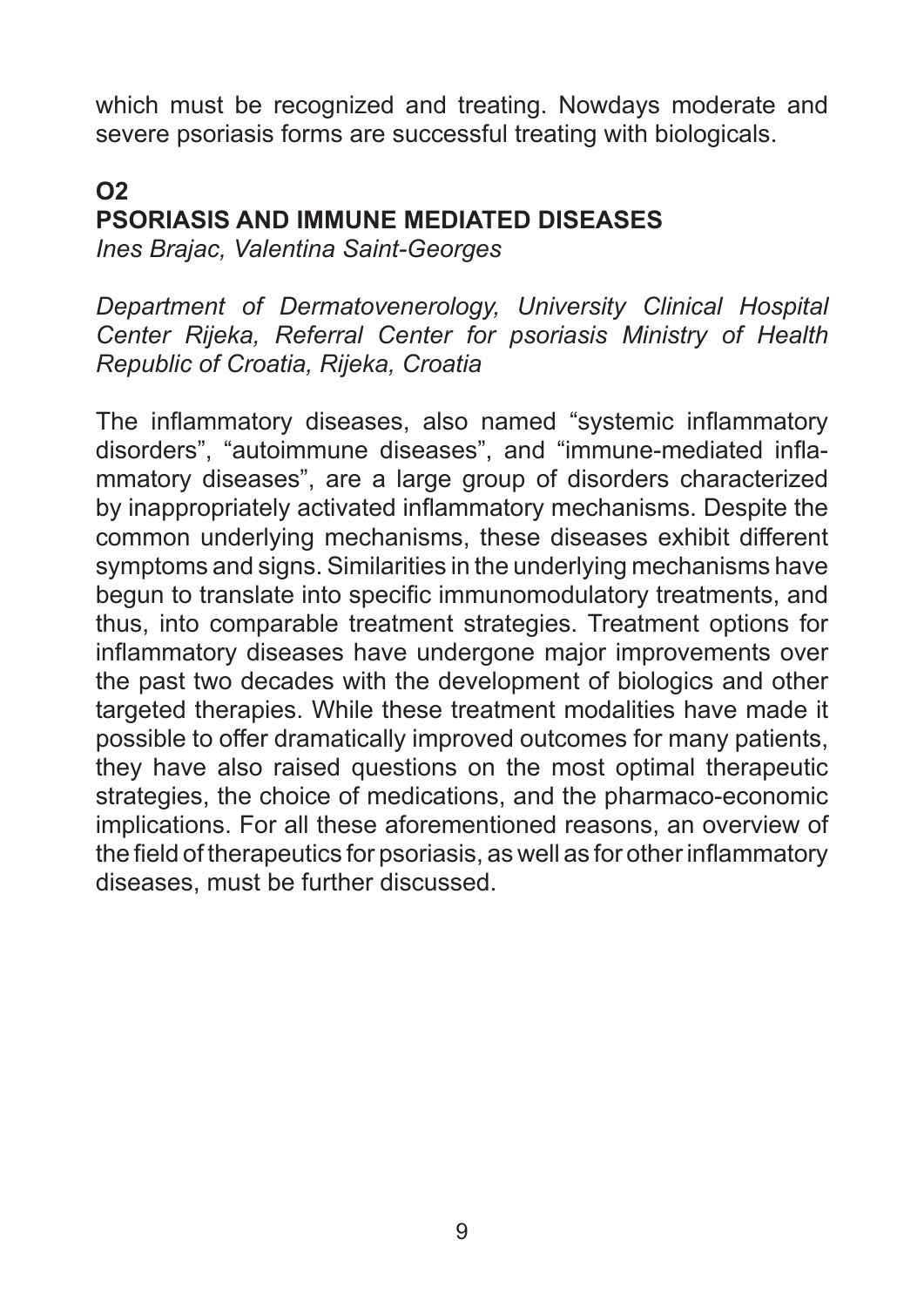## **O3 SKIN MICROBIOME, VIRUSES AND PSORIASIS?**

*1 Mihael Skerlev,<sup>1</sup>Romana Čeović, <sup>2</sup> Aida Pašić, <sup>1</sup> Krešimir Kostović*

*1 Department of Dermatovenereology, School of Medicine and University Hospital Center Zagreb;* 

*2 Retired Head of the Referral Center for Phototherapy of the Department of Dermatovenereology, University Hospital Center Zagreb, Croatia*

Ubiquitous residents of human skin and mucous membranes as a part of the complex skin microbiome might be associated with several diseases such as seborrheic dermatitis, psoriasis, tinea versicolor, folliculitis, atopic dermatitis, and scalp conditions such as dandruff. Host-*Malassezia* interactions and mechanisms to evade local immune responses remain still largely unknown. *Malassezia restricta* is one of the most predominant yeasts of the healthy human skin, whereas the two main bacterial species found on the scalp surface were *Propionibacterium acnes* and *Staphylococcus epidermidis*.

There have been some paradoxical observations in literature regarding the pathogenesis of the HIV-related psoriasis, for instance. Most authorities ascribe the cause of psoriasis to overactive T-lymphocytes. On the other hand, HIV kills CD4+ T-lymphocytes, which stimulate the other main kind of T-lymphocytes, the CD8+ killer cells. Although HIV-positive patients have depleted CD4 cell populations, their immune system is overactive in many respects. It has been also observed (so-called "psoriatic paradox") that drugs that target T-lymphocytes (e.g., cyclosporin) are effective in HIVrelated psoriasis.

Thus, it has been widely accepted so far that good antiviral coverage is the best treatment for HIV-related psoriasis. However, effective use of HAART does not necessarily guarantee the regression of psoriasis and it definitely does not exclude the "standard" therapeutic regimens. For example, ultraviolet light therapy three or more times weekly has become the automatic backup when topical treatments fail to reduce the inflammation on their own. Topical and oral retinoids are sometimes used in the more severe forms of the HIV-related psoriasis. A last resort is high potency immune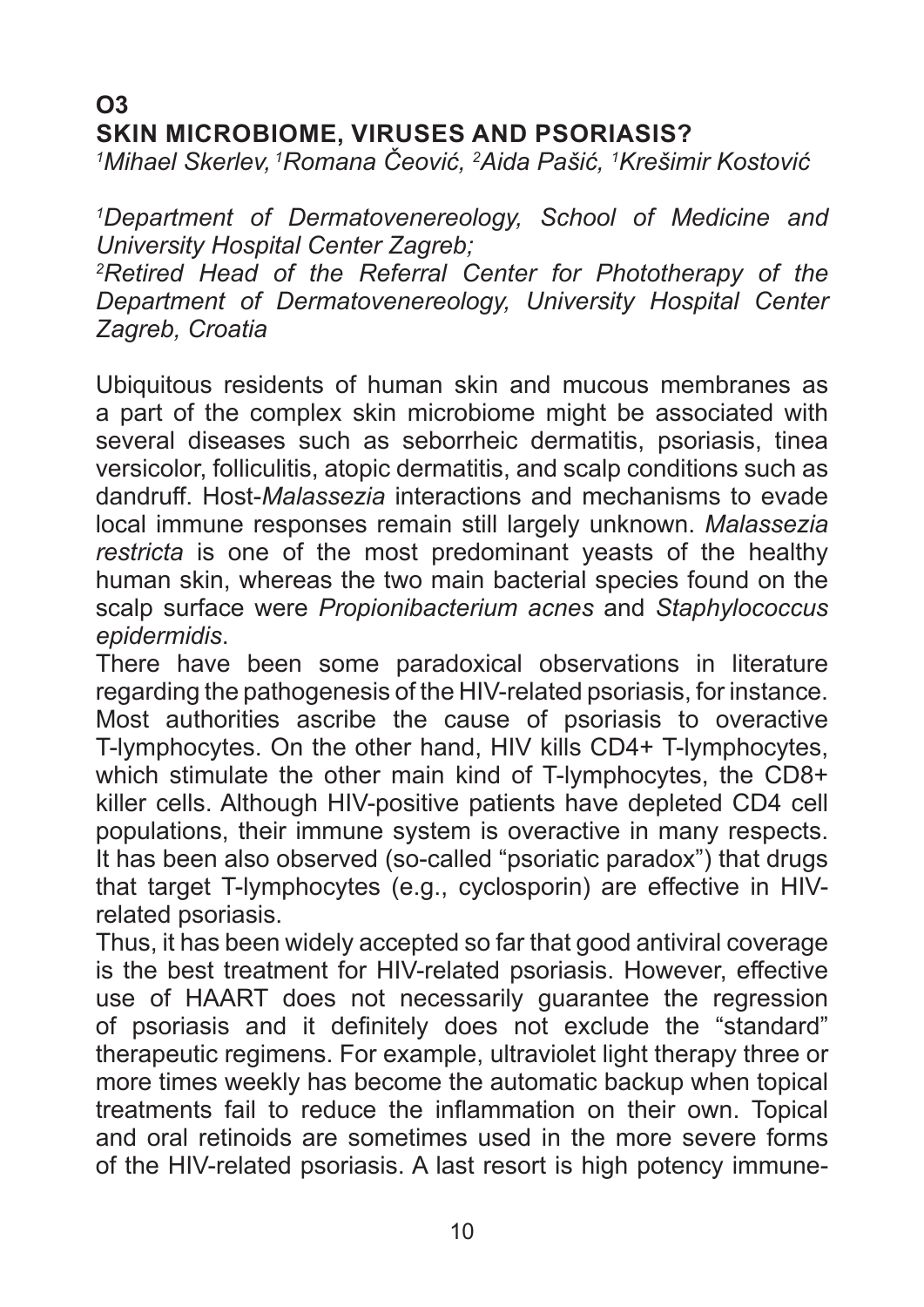inhibiting therapy with cyclosporin or methotrexate. Hydroxyurea is considered a safer substitute in HIV/AIDS patients with psoriasis. It inhibits DNA production and has been already used to boost the anti-HIV potency of nucleoside analogs. The most recent, so-called biological medications, such as alefacept, tumour necrosis factors (TNF) and the anti-B lymphocyte stimulator (Anti-BLyS) represent new promising hope in the treatment of HIV-related psoriasis so far, but their real efficacy has yet to be evaluated. All the above mentioned drugs might have significant toxicities, which are enhanced in HIV/ AIDS patients since such patients already face many remarkable drug-related problems. That is why HIV-related psoriasis could become part of a downward spiral of disease progression. Thus, the purpose of this paper is to point out the importance and the delicate nature of the viruses-related psoriasis.

#### **O4**

## **THE ROLE OF IL-17 IN THE IMMUNOPATHOGENESIS OF PSORIASIS**

*Marija Kaštelan* 

*Department of Dermatovenereology, University Clinical Hospital Center Rijeka, Head of Referral Center for psoriasis Ministry of Health Republic of Croatia, Rijeka, Croatia*

In psoriasis a variety of genetic and environmental factors can activate keratinocytes, causing them to release pro-inflammatory cytokines that further activate dendritic cells. It seems that dendritic cells are key players in the immune mechanisms causing psoriasis. Activated dendritic cells induce cytokine-specific differentiation of naive T cells. Depending on the type of antigen, dendritic cells produce IL-4, IL-23, or IL-12, causing naïve T cells to differentiate into Th2, Th17 or Th1 cells that then produce cell-type specific cytokines. Th-17 cells, which are maintained by the cytokine IL-23, produce the pro-inflammatory cytokine IL-17A as their signature cytokine. Psoriasis lesions contain an abundance of Th-17 cells. Although IL-17A is a key product of Th17 cells, it may also be produced by neutrophils and mast cells. It has been shown that IL-17A levels are significantly higher in psoriasis lesional skin compared with nonlesional skin. Evidence now suggests that IL-17A has a central role in the pathogenesis of psoriasis and is the key driver cytokine that activates psoriatic pathogenic inflammation.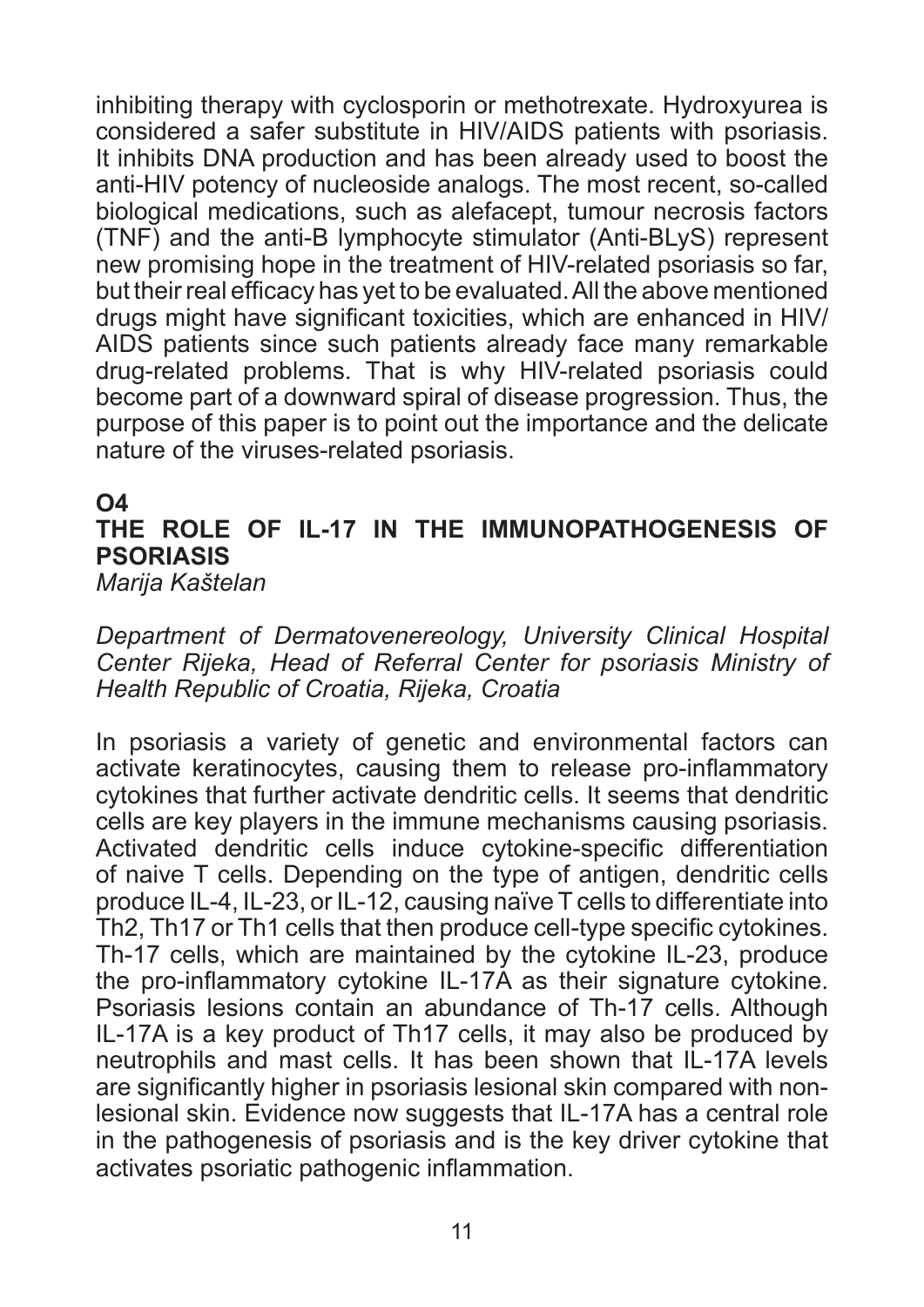## **O5 PSORIASIS AND COMORBIDITIES**

*Neira Puizina-Ivić, Dubravka Vuković, Lina Mirić Kovačević, Ana Sanader Vučemilović*

*Department of Dermatovenereology, University Clinical Hospital Center Split, Split, Croatia*

Psoriasis is a disease with multiple dimensions; each of wich can contribute in a range of different ways to its overall impact on the individual. It is associated with significant physical, social, and behavioral comorbidities that create a substantial burden. Main problem is that these comorbidities start early in life and persist for decades, impacting the entire life course of patients with psoriasis.

It is a known fact that patients with moderate to severe psoriasis have an increased risk of conditions such psoriatic arthritis, cardiovascular disease, obesity, diabetes mellitus, and metabolic syndrome.

There is strong evidence, both clinical and scientific, supporting an association between psoriasis and cardiovascular risk. Reliable biomarkers of systemic inflammation of cardiovascular risk in patients with psoriasis have not yet been identified.

There is a growing association between psoriasis and gastrointestinal disorders. Patients with psoriasis have significantly elevated risk of nonmelanoma skin cancer.

Psoriasis is found ten times more frequently in alcoholics compared with nonalcoholics. Smoking may increase the risk of psoriasis and psoriasis may contribute to the persistence of smoking habits. Psoriasis is independently associated with depression, stressrelated disorders, and behavior disorders.

When compared with patients with psoriasis but without comorbidities, patients with psoriasis and comorbidities had significantly greater hospitalization rates, and outpatient visits.

The physical, psychosocial, and behavioral conditions associated with psoriasis impact all stages of life and ultimately contribute to the cumulative impairment associated with psoriasis. That is why is it important for dermatologists and general practitioners to have awareness of this issue to better manage psoriasis patients.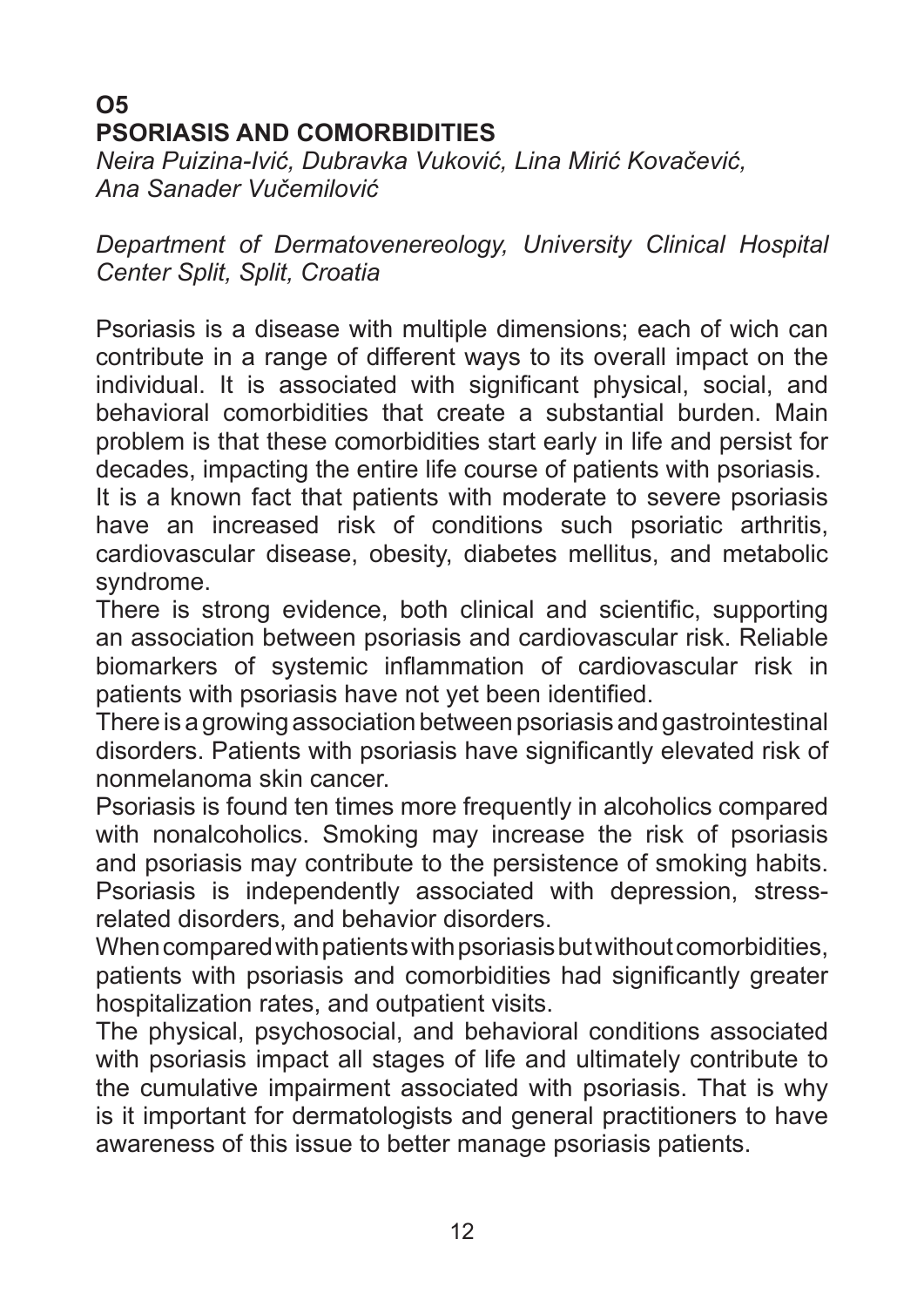# **CLINICAL AND DIAGNOSTIC FEATURES OF PSORIASIS AND PSORIATIC ARTHRITIS**

### **O6 PREGNANCY IN THE ERA OF BIOLOGICS** *Romana Čeović*

*Department of Dermatovenereology, School of Medicine and University Hospital Center Zagreb, Zagreb, Croatia* 

Treating psoriasis in pregnant and lactating women presents a special challenge. Patients may or may not improve and may even worsen during pregnancy. According to the literature, 55% of cases of psoriasis improve during pregnancy, compared with 21% where there is no change and 23% where the condition worsens. Most women with psoriasis are able to conceive, and have normal pregnancy. With the increasing use of biological therapy to treat psoriasis, more authors are focusing on these issues. For ethical reasons, prospective randomized control trials have not been conducted in this patient population to answer the multitude of questions related to psoriasis treatment and pregnancy. The recommended first-line treatments for pregnant or breast-feeding women with limited psoriasis are emollients and low-to moderate –potency topical steroids. Second-line treatment is narrowband ultraviolet B phototherapy. Third line. Cyclosporine has been used in pregnant women with successful outcomes but is associated with low birth weight and prematurity. According to FDA, all anti TNFα agents (infliximab, etanercept and adalimumab) are category B drug in pregnancy (animal studies have failed to demonstrate risk to the fetus but there are no adequate and well-controlled studies of the effect of the drug on pregnant women). Because of the relatively long half-life of these medications, and theoretical concerns for immune compromise of the infant following exposure in the latter two trimesters, some clinicians recommend discontinuation of treatment in the third trimester to avoid potentially prolonged infant exposure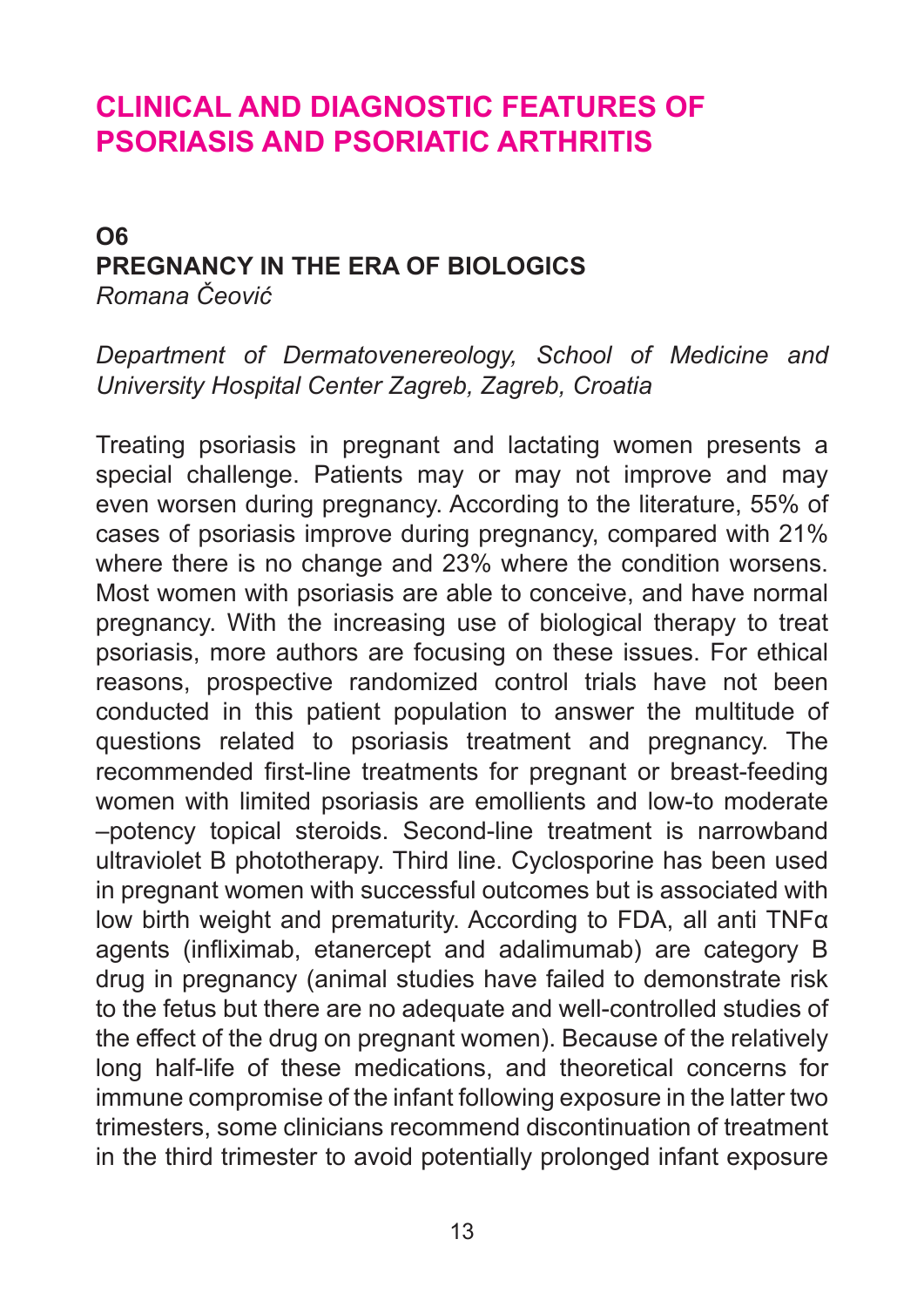in the postpartum period. Placental transport of these medications is thought to be minimal in the first trimester, thereby providing some reassurance regarding theoretical risk for congenital malformations.

## **O7**

### **ULTRASOUND IN DIAGNOSIS OF PSORIATIC ARTHRITIS** *Tatjana Kehler*

*Head of Department of Rehabilitation Medicine, School of Medicine and Thalassotherapia, Opatija, Croatia*

Psoriatic arthritis (PsA) is chronic inflammatory arthropathy of peripheral joints and axial sceleton occurring in 7% to 42% of patients with psoriasis. Enthesopathy is a hallmark feature of PsA. It is an inflammation at the sites where tendons and ligaments attach to the bone.

Musculosceletal ultrasonography (MSUS) plays an important role in the diagnosis of PsA. Standard radiography identifies late stages of the disease. MSUS is very important for detection and monitoring early inflammatory changes in joints, sinovial or cartilage thickness and erosiones.

MSUS is important to detect inflammation, even a small efflusion and enthesitis. In more than 50% enthensitis is "silent". Early MSUS markers of inflammation are oedema, sinovial effusion, thickness. Later MSUS markers are erosions and fibrousing/calcified the terminal portion of the tendon and osteophytes.

Using MSUS we have a possibility, to establish early diagnosis, control inflammation and prevent destruction as well as invalidity.

## **O8 DERMOSCOPY OF PSORIASIS**

*Enzo Errichetti, Giuseppe Stinco*

*Department of Experimental and Clinical Medicine, Institute of Dermatology, University of Udine, Italy*

Even though diagnosing psoriasis is usually a straightforward task, there are cases in which the distinction from other similar conditions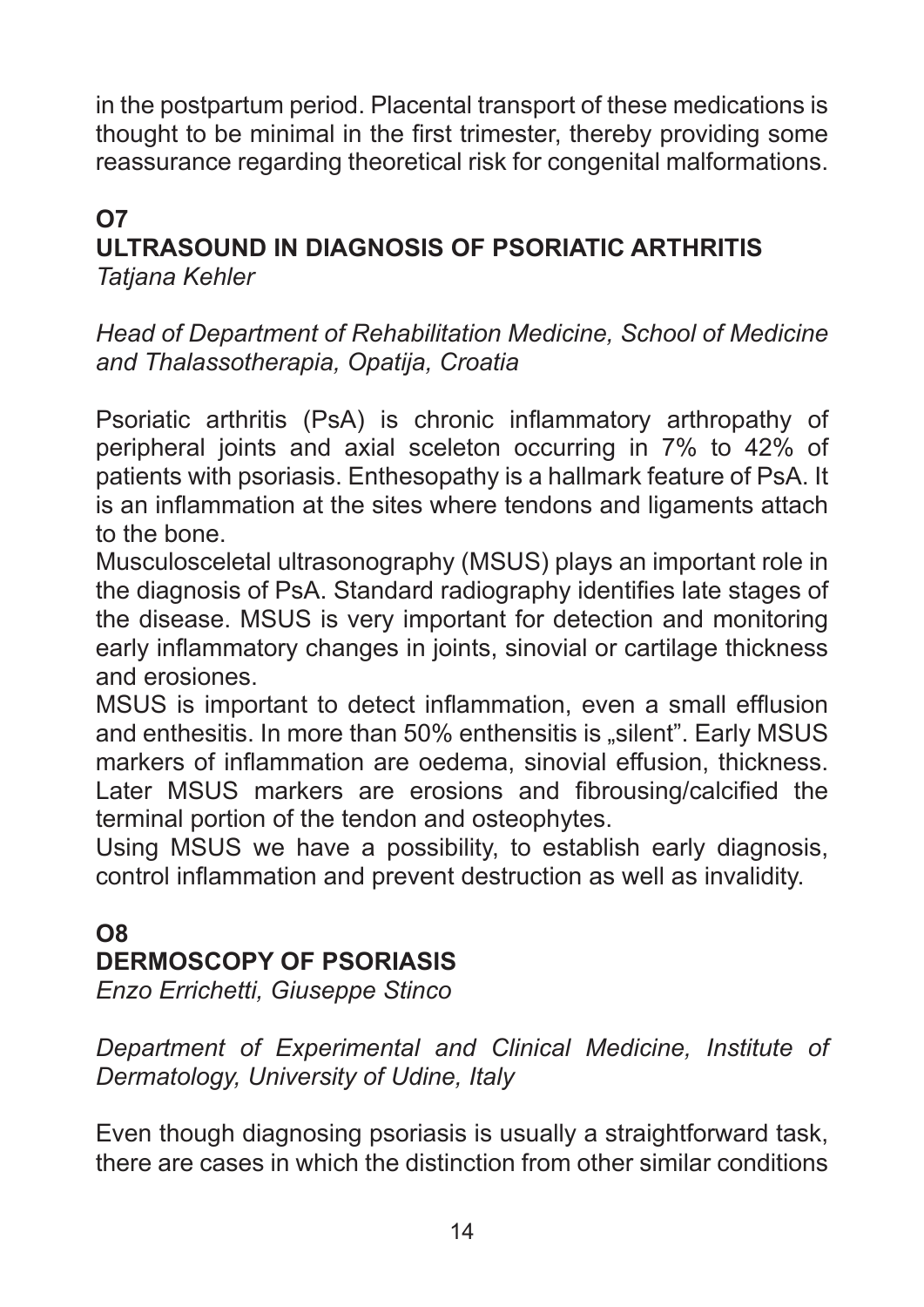may be challenging, thus requiring histologic assessment to reach a definitive diagnosis. In our presentation, we will discuss the dermoscopic features of various clinical forms of psoriasis in order to underline the usefulness of such a technique as a diagnostic aid for the noninvasive recognition of this dermatosis.

#### **O9**

## **PSORIASIS PUSTULOSA: A TYPE OF PSORIASIS VULGARIS OR DISTINCT DISEASE?**

*Larisa Prpić Massari*

*Department of Dermatovenereology, University Clinical Hospital Center Rijeka, Referral Center for psoriasis Ministry of Health Republic of Croatia, Rijeka, Croatia*

Pustular psoriasis is considered a form of psoriasis characterized by pustules on normal-appearing or inflammed erythematous skin. Localized forms include palmoplantar pustular psoriasis that affects primary hands and feet and acrodermatitis continua of Hallopeau that presents with chronic lesions on distal fingers, nail folds and nail beds. Contrary, generalized form is generalized pustular psoriasis (GPP) with widespread erythema and sterile pustules associated with pain, fever and chills, as well as two of its subtypes: impetigo herpetiformis in pregnant woman and childhood GPP, generalized pustular psoriasis in children. Pustular psoriasis is also characterized with unique genetic features like missense variants in CARD14 gene and recessive mutations of IL36RN gene and AP1S3 gene that has not been found in classic psoriasis type. Consequently, psoriasis pustulosa is one of a common psoriasis forms that is found in paradoxal reactions during treatment of autoinflammatory disease with biologics. In treatment of pustular psoriasis, standard psoriatic systemic drugs such as retinoids, methotrexate and cyclosporin has still been used, however the literature shows beneficial response of all forms of pustular disease on treatment with biologics.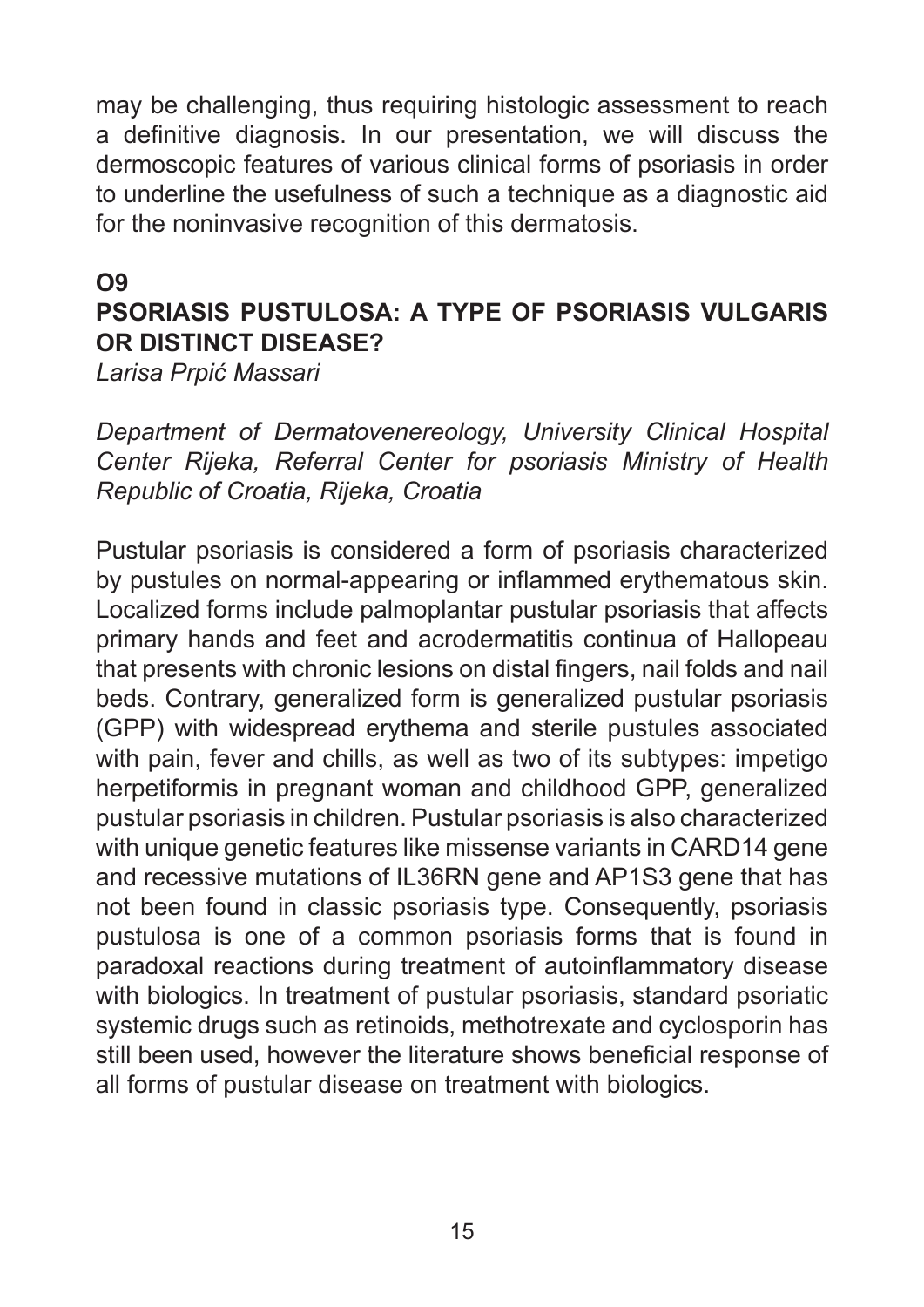# **THERAPY OF PSORIASIS PART I**

## **O10 WITHDRAWAL OF BIOLOGIC TREATMENT IN PSORIATIC PATIENTS WITH A SUSTAINED OPTIMAL RESPONSE: RESULTS OF AN ITALIAN MULTICENTRE RETROSPECTIVE COHORT STUDY**

*Stinco Giuseppe*

*Department of Experimental and Clinical Medicine, University of Udine, Institute of Dermatology, University Hospital, Udine, Italy*

Biologic agents have constantly been shown to present a favourable benefit-risk balance in patients with moderate to severe chronic plaque psoriasis, both in clinical trial and real-world settings. The remarkable and sustained efficacy on cutaneous lesions, with consequent long-term potential benefits on related systemic comorbidities and quality of life, supports the continuous use of these agents and suggests that chronic and lifelong treatment with anti-TNF or anti-IL12/23 agents are necessary for maintenance of disease control.

Although the current paradigm in psoriasis management favors the use of biologic agents continuously, there are several circumstances in which interruption of therapy is warranted. Patients and/or clinicians may need to interrupt or terminate treatment due to cost burden, poor adherence, active infections, invasive surgery, and pregnancy. Furthermore, as psoriasis is a chronic inflammatory skin disease typically following a relapsing and remitting unpredictable course, it is not possible to exclude that in some cases the patients are treated in a stage of disease remission.

We report a real-life experience of some Italian dermatological centres regarding the suspension of biologic agents in psoriatic patients presenting disease remission for at least 12 months.

The main aim of this retrospective cohort study was to evaluate how long patients undergoing discontinuation of a biological agent (i.e. adalimumab, etanercept, infliximab and ustekinumab) could retain disease remission in order to understand time to relapse and assess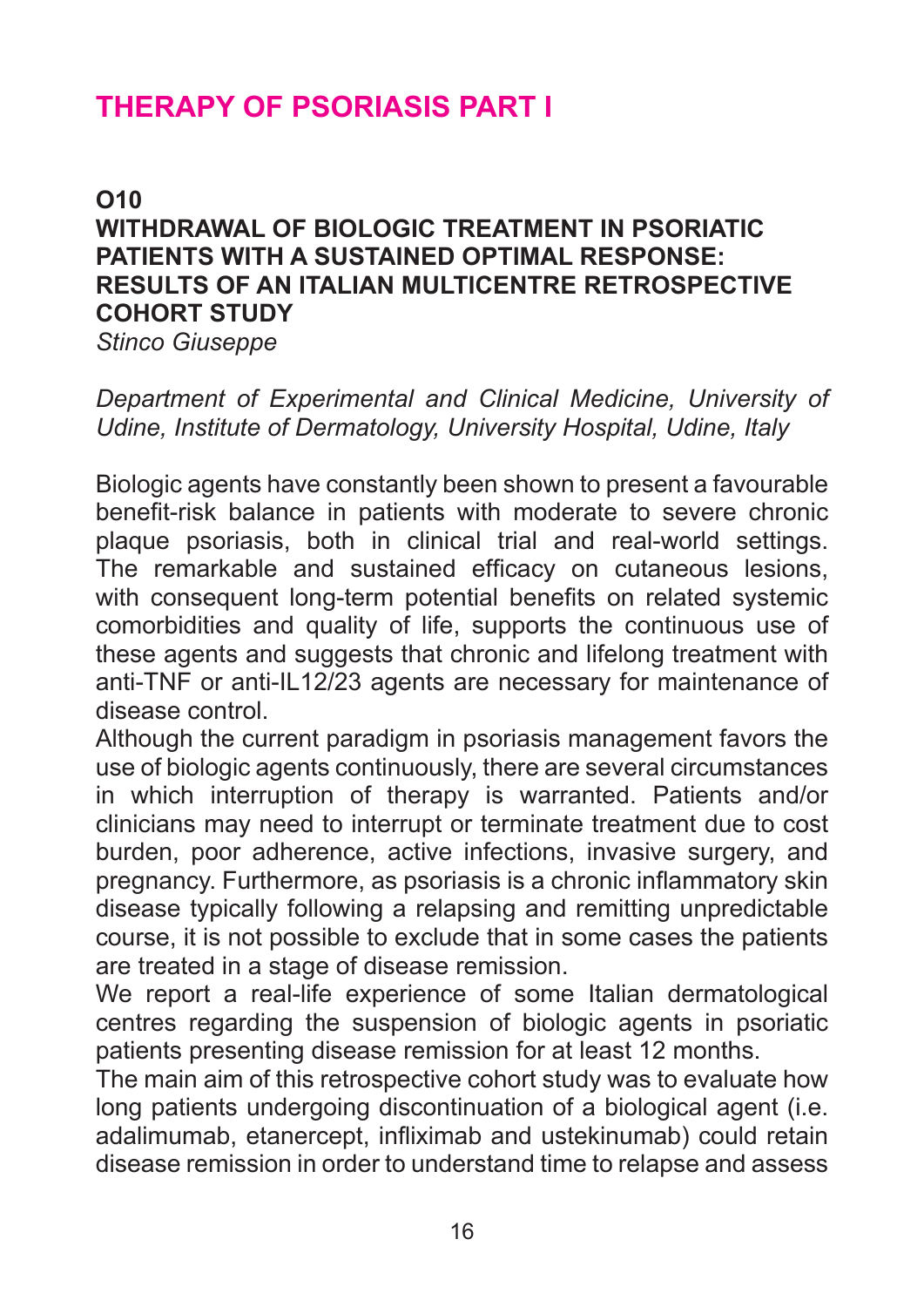the proportion of patients who might not need to restart treatment in the medium/long-term period. Secondarily, we also investigated the likelihood to recapture disease control in case such drugs were readministered because of psoriatic relapse.

### **O11 ANTI-INTERLEUKIN-17A ANTIBODY IN THE TREATMENT OF MODERATE TO SEVERE PLAQUE PSORIASIS: REVIEW OF LITERATURE AND OUR EXPERIENCE**

*Sara Trevisini, Giusto Trevisan, Franco Kokelj*

### *Institute of Dermatology, University of Trieste, Trieste, Italy*

The recognition of the central role of interleukin17A(IL-17A), produced by the Th17 subset of CD4 T-helper cells, in the pathogenesis of psoriasis has led to the development of several monoclonal antibodies targeting this cytokine or its receptors for therapeutic purposes. IL-17A promotes the expression of other pro-inflammatory cytokines. This cascade results in the activation of neutrophils and macrophages as well as epithelial cells and fibroblasts, and is considered to play an important role in the pathophysiology of many autoimmune diseases, including psoriasis. This new mechanism of action offers greater specificity and selectivity in targeting the specific downstream cytokine. There are three agents targeting IL-17 signaling being studied in Phase III clinical trials: Secukinumab and Ixekizumab (IL-17 neutralizing agents), and Brodalumab (IL-17 receptor antagonist). In particular Secukinumab is a first in class recombinant high-affinity, fully human monoclonal antihuman antibody of the IgG1/kappa isotype that selectively targets Interleukin 17A (IL-17A). The initial patient population studied with Secukinumab included patients with moderate to severe psoriasis. It has demonstrated to be highly effective with a favourable safety profile. It is generally well tolerated, with the most common adverse events being mild to moderate, non-serious infections, such as upper respiratory tract infections and nasopharyngitis. It improves symptoms rapidly and significantly. For these reasons, EMA and US Food and Drug Administration (FDA) approved in January 2015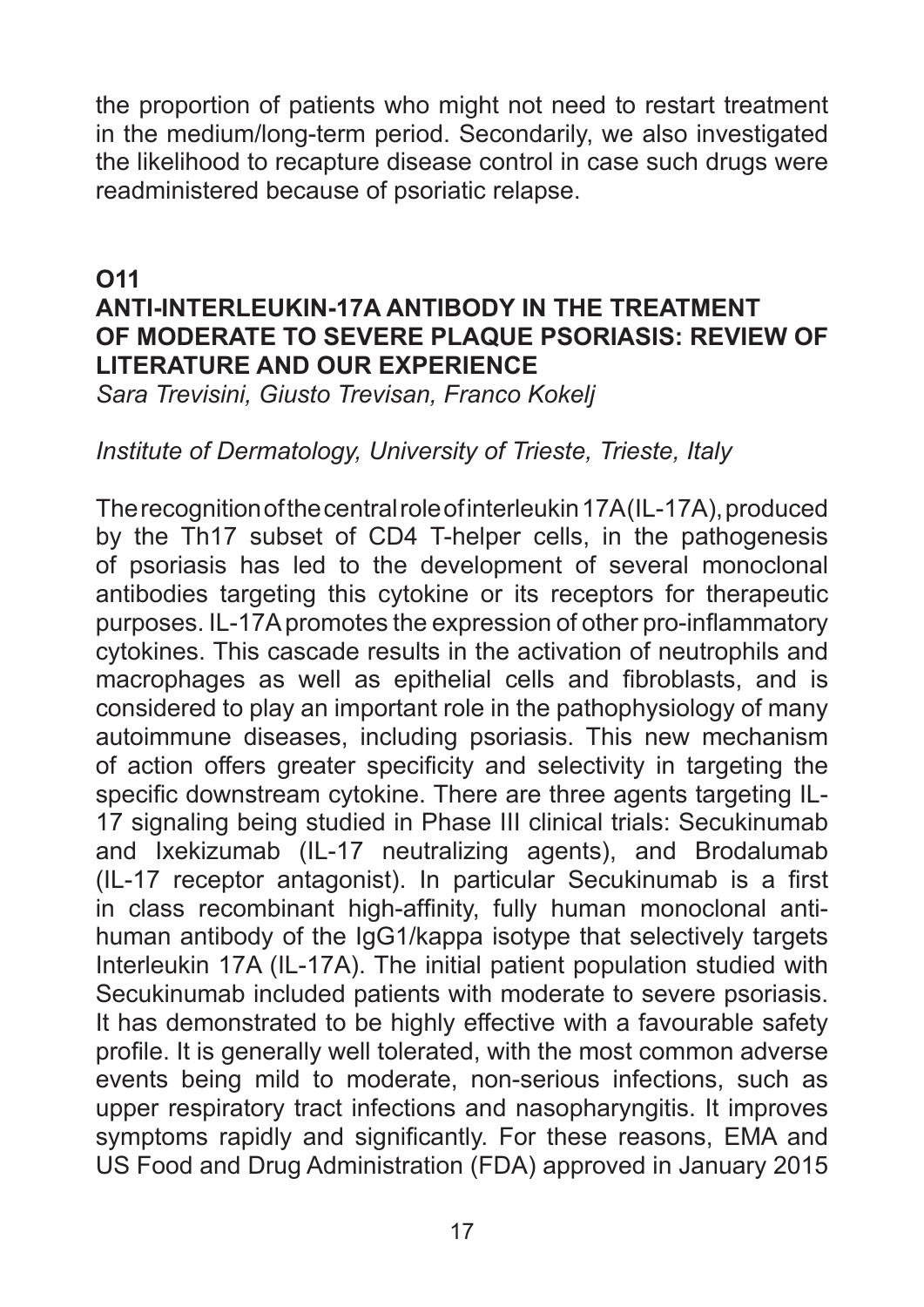Secukinumab as first-line systemic treatment of moderate-to-severe plaque psoriasis patients.

In Dermatologic Unit of Trieste, we recently treated 5 patients affected by moderate to severe plaque psoriasis with Secukinumab.

## **O12 BIOLOGICS AND COMBINATION TREATMENTS**

*Krešimir Kostović*

*Department of Dermatovenereology, School of Medicine and University Hospital Center Zagreb, Zagreb, Croatia* 

Not recived

# **THERAPY OF PSORIASIS PART II**

#### **O13 BRIEF HISTORY OF PSORIASIS THERAPY** *Franjo Gruber<sup>1</sup> , Jasna Lipozenčić<sup>2</sup>*

*1 Retired Head of Department of Dermatovenereology, University Clinical Hospital Center Rijeka, Rijeka, Croatia 2 President of the Croatian Academy of Medical Sciences, Zagreb, Croatia*

Psoriasis diagnosis is easily accessible by inspection; however it is hard to find psoriasis in the antique texts. Hippocrates used the term psora (itch) but not a description of psoriasis. Celsus described the disease among the impetigines and treated them with a mixture of sulphur and pitch. Galen used the term psoriasis probably for seborrheic dermatitis. During the Middle Ages psoriasis was confounded with leprosy. The humoral theory continued to dominate for centuries and only after GB Morgagni and G.Baglivi the "solid "pathology slowly developed. In the 18th century appeared the first books dedicated only on skin diseases: D. Turner (De morbis cutanei 1714), treated lepra (psoriasis)with a broth of vipera, J von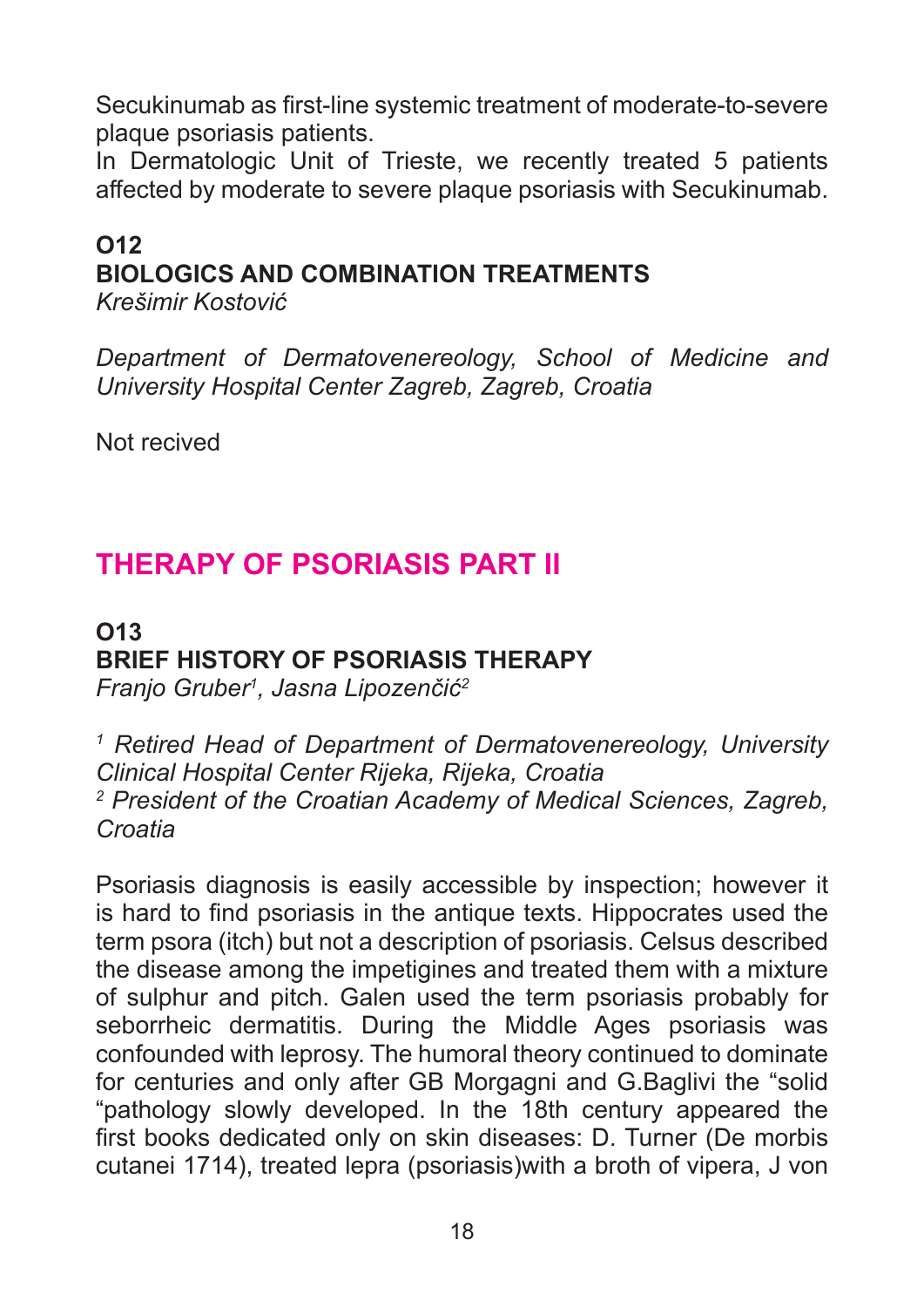Plenck ( Doctrina de morbi cutanei 1776) treated " impetigines" with purgatives and baths of chamomile as Ch. Lorry (Tractatus de morbis cutaneis 1777). They can be considered protodermatologists. Robert Willan with his" On cutaneous diseases" (1798-1808) developed the first simple and practical classification of skin diseases based on the elementary lesions. His therapy and of the disciple Bateman consisted of herbs, some purgatives and mercury internally or topically and with creams. At the beginning of the 19 th century, in England, Girdlestone introduced arsenical solutions in the treatment of skin diseases; in Paris J L Alibert made a more sophisticated classification. His therapy consisted of baths, sulfur ointments, mercury. His followers, Biett, Cazenave, Giberti, were Willanist and treated psoriasis with arsenical, ointment of iodide of mercury. Vienna at the middle of the 19th century had a great importance for the development of Dermatology. There F.Hebra, introduced a classification based on the pathology. Together with Kaposi, treated internally psoriasis with Asiatic pills, demonstrated that the use of plants decocta was without effect, and favored the local therapy in psoriasis, sometimes using occlusion. In the second part of the century, B.Squire in England in1878 introduced the use of chrysarobin obtained from the aroroba tree. E Wilson a prolific author recommended bathing, while R Crocker used internally salicylates in the therapy. In 1900 some proved to use X ray therapy. In the 20 century, Unna introduced antralin in the therapy, and then Goeckerman found that coal tar was effective if used topically, and more together with UVB. In the second part of the century in therapy were introduced corticosteroids, methotrexate, PUVA therapy and retinoids. Last decade a better understanding of the pathogenesis of psoriasis leads to a treatment based on biological agents.

#### **O14**

# **EXPERIENCE WITH BIOLOGICS IN OSIJEK CLINICAL HOSPITAL CENTER**

*Zlatica Jukić*

*Clinic of Rheumatology and Dermatology of the Department for Internal diseases, Osijek, Croatia*

Psoriasis vulgaris is a chronic, immune-mediated, genetic systemic disease. It is always a challenge because of high prevalence, chronicity, disability and associated comorbidity.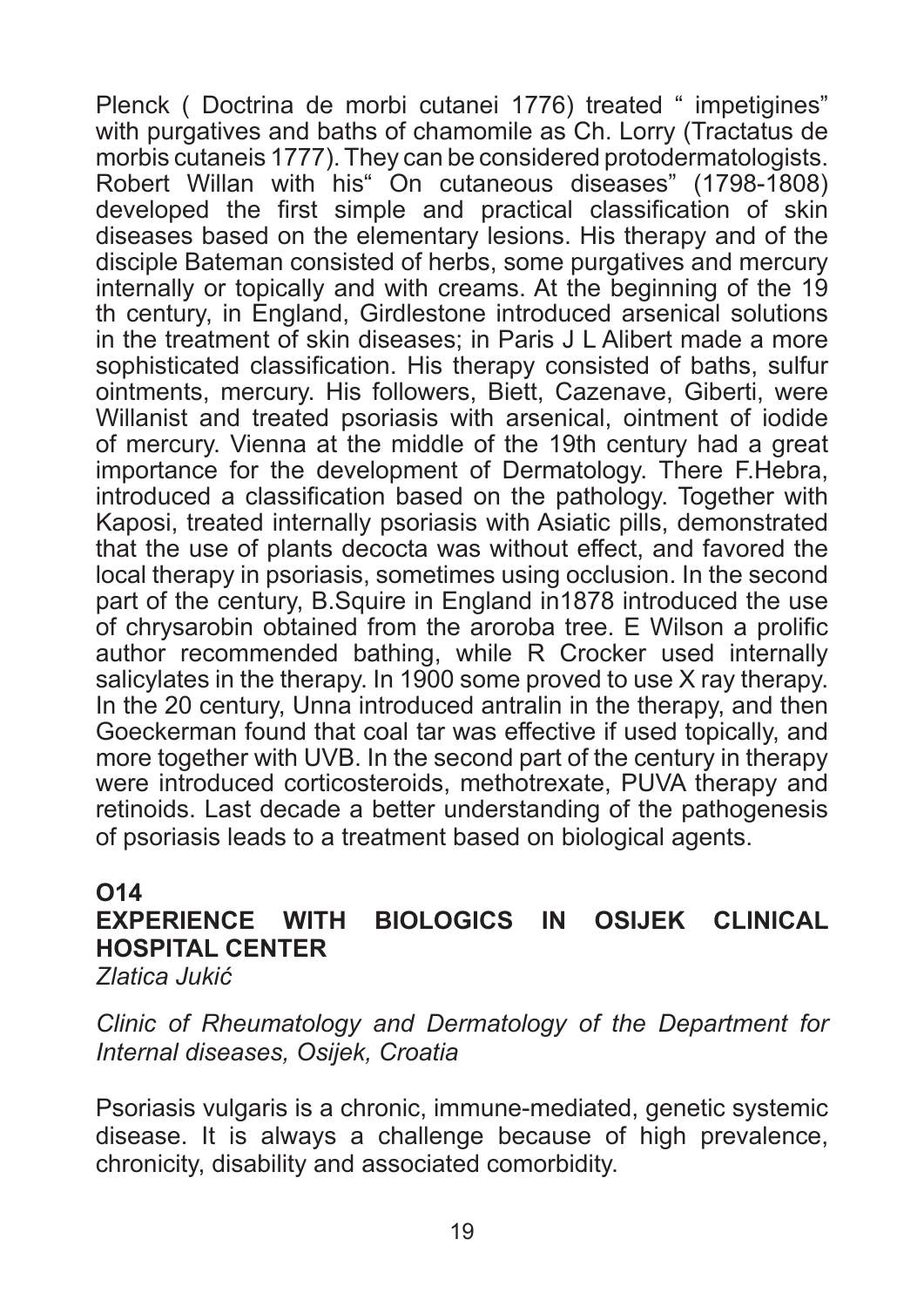It is the most common form of the disease. 80% of the psoriasic patients have a light to moderate form of disease and 20% of them have moderate to severe form. Moderate to severe form of Psoriasis vulgaris who are not on conventional therapy successful, patients need biologic therapy.

In Rheumatology and Dermatology Clinics of the Department for Internal Diseases 24 patients are treated with biologicals therapy.

Besides them, 14 patients were treated with biologics from the other departments from Slavonija.

Ustekinumab is the most frequent biologic drug in Osijek and it is used in 15 patients. Adalimumab is used for psoriasis in 5 patients and 1 for Hydradenitis suppurativa. Etanercept is administred in two patients for psoriasis and psoriatic arthritis. Secucimumab is in use in 3 patients. Rituximab is used for Pemphigus vulgaris.

Generally, 22 patients are on biologics due to Psoriasis vulgaris nowadays in Osijek.

Experience of treating 6 psoriatic patients with biologics will be presented.

### **O15**

### **PUSTULAR PALMOPLANTAR PSORIASIS IN PATIENTS TREATED WITH ANTI-TNF-ALPHA: TWO CASE REPORTS** *Sara Trevisini*

### *Institute of Dermatology, University of Trieste, Trieste, Italy*

TNF-α inhibitors (anti-TNF-α) are agents increasingly used in the treatment of a variety of chronic inflammatory conditions, including plaque psoriasis, resistant to classical disease-modifying treatment, and they provide significant improvement of disease activity. However, these agents have many cutaneous side effects including pustular psoriasis. This paradoxical effect of the anti-TNF treatment has been described with all anti-TNF drugs and in the different diseases in which they are employed as treatment. Pustular psoriasis induced or exacerbated by treatment with these drugs have been described in the literature, but the mechanism by which it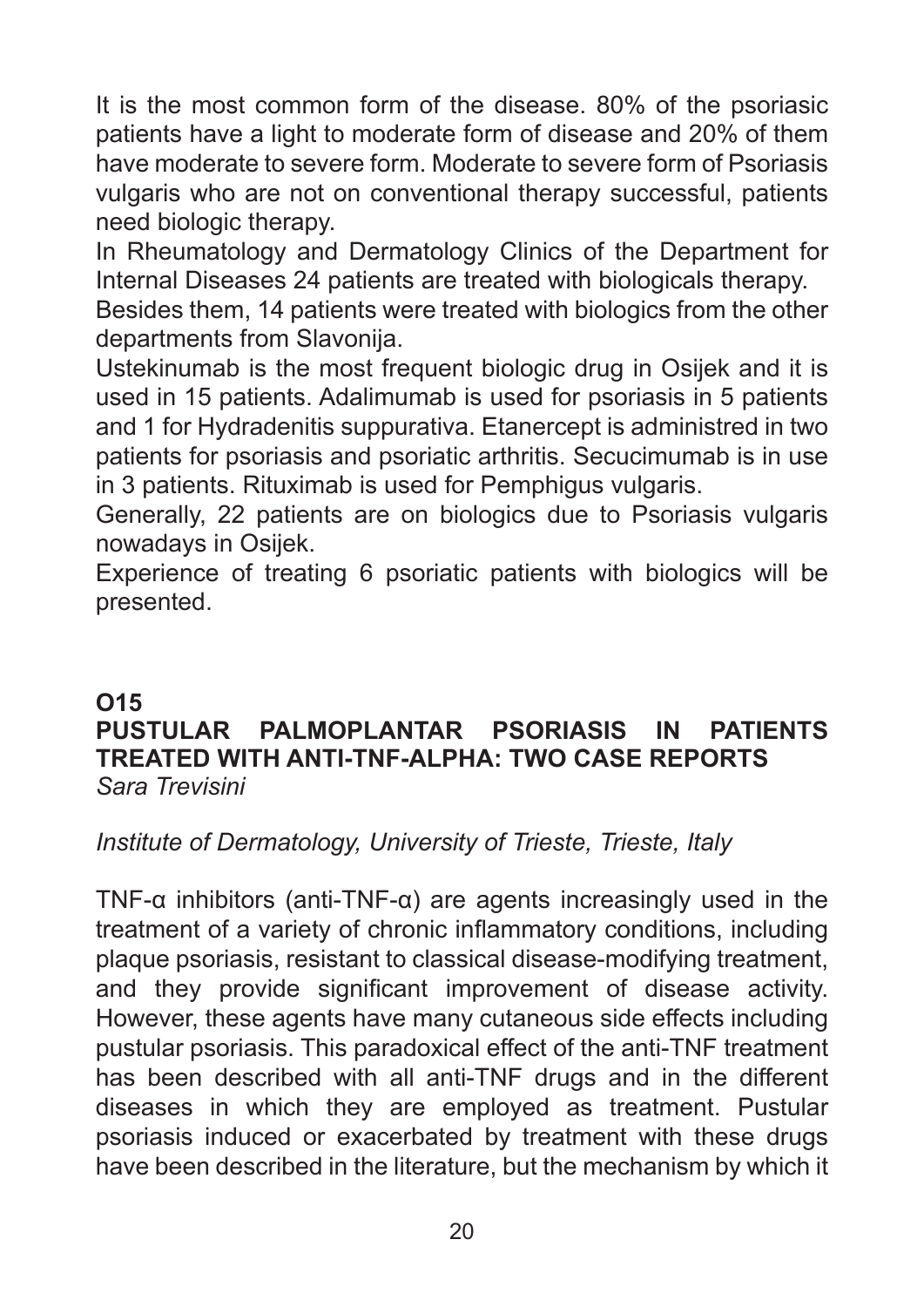is produced is not clearly defined yet. The migration of T-cells to the skin induced by interferon alpha produced by plasmacytoid dendritic cells, the activation of auto-reactive T-cells, or certain infectious agents such as *Streptococcus* are some of the mechanisms described to explain the onset of psoriatic lesions due to anti-TNF therapy. It is difficult to predict the occurrence of paradoxical development and/or exacerbation of psoriasis in the course of anti-TNF-α antibody treatment. This paradoxical psoriasis can be treated with strong topical corticosteroids, vitamin D analogs, phototherapy, methotrexate or cyclosporine, but is occasionally refractory to conventional treatments. The discontinuance of the TNF-α has to be evaluated basing the decision on patient's underlying disease and gravity. We present two patients, one affected by plaque psoriasis and one by ankylosing spondylitis, who developed palmoplantar pustular psoriasis after receiving anti-TNF-α therapy. Both patients discontinued the anti-TNF drug and they had a complete response with retinoids, Acitretin 25 mg once daily. We reintroducted the anti- TNF-α antibody treatment to the patient affected by ankylosing spondylitis with strict clinical monitoring and he hasn't developed any more pustular eruption.

### **O16**

### **PSORIASIS: DIFFICULT CASES – A TREATMENT CHALLENGE** *Suzana Ozanić Bulić, Vlatka Čavka*

*Department of Dermatovenereology, School of Dental Medicine, University Hospital Centre "Sestre milosrdnice" Zagreb, Croatia*

Psoriasis is a systemic inflammatory disease with significant comorbidities, whose management can be challenging. According to evidence-based guidelines, systemic drugs are treatment of choice for patients with moderate-to-severe psoriasis (1). First-line systemic treatment includes methotrexate, ciclosporin A and retinoids, whereas the second-line treatment is based on the biologics etanercept, adalimumab, ustekinumab and secukinumab for plaque type psoriasis. There are also new small molecules like apremilast, an oral phosphodiesterase 4 inhibitor, with an acceptable safety profile and is effective for treatment of plaque psoriasis (2). The most appropriate treatment is based not only on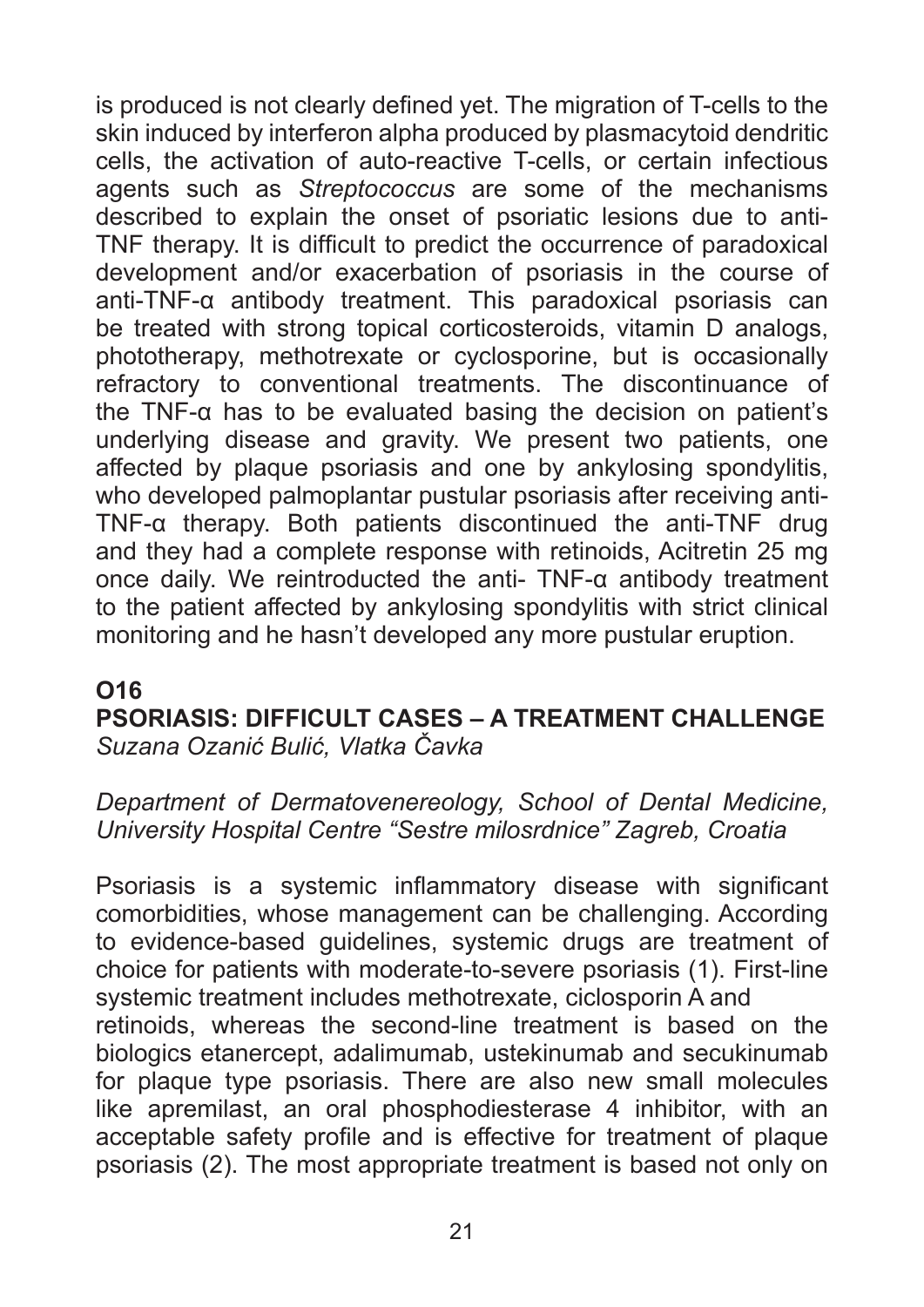disease severity but also on comorbid conditions and concomitant medications. Immunosuppressant agents are generally discouraged in patients with Hepatitis B, C and HIV infection whenever possible, although Brunasso et al. (3) reported that TNF inhibition may make peripheral T cells more reactive to antigens, such as those derived from microbes, and increase the effects of interferon-α on HCV. Patients with histories of cancer and comorbid moderate-to-severe psoriasis represent a serious treatment challenge (4). The available data on the use of biologic agents for psoriasis in patients with histories of cancer are limited making consultation with the patient's medical oncologist an obligatory and important in decision making pathway where all the risks and benefits should be assessed along with patient's quality of life.

*1.* Pathirana D, Ormerod AD, Saiag P, Smith C, Spuls PI, Nast A, et al. European S3-guidelines on the systemic treatment of psoriasis vulgaris. J Eur Acad Dermatol Venereol 2009;23(Suppl 2):1–70.

*2.* Thaci D, Kimball A, Foley P, Poulin Y, Levi E, Chen R, Feldman SR. Apremilast, an oral phosphodiesterase 4 inhibitor, improves patient-reported outcomes in the treatment of moderate to severe psoriasis: Results of two phase III randomized, controlled trials. J Eur Acad Dermatol Venereol 2016 Aug 18. doi: 10.1111/jdv.13918. [Epub ahead of print]

*3.* Brunasso AM, Puntoni M, Gulia A, Massone C. Safety of antitumour necrosis factor agents in patients with chronic hepatitis C infection: a systematic review. *Rheumatology (Oxford)*. 2011;50:1700-1711.

*4.* Persad P, Levender MM, Feldman SR. Commentary: psoriasis patients with a history of malignancy represent an important but overlooked study population. *Dermatol Online J*. 2011;17:10.

### **O17**

### **EFFECTS OF NAPHTALANOTHERAPY IN TREATING PSORIASIS AND PSORIATIC ARTHRITIS**

*Goran Maričić, Jakov Ivković, Lucija Tomić Babić, Gordana Krnjević Pezić*

*Dermatology and Rheumatology Clinics of Special Hospital for Medical Rehabilitation, Naftalan, Ivanićgrad, Croatia*

Introduction: Psoriatic arthritis (PsA) is an inflammatory joint disease associated with cutaneous psoriasis. Besides joints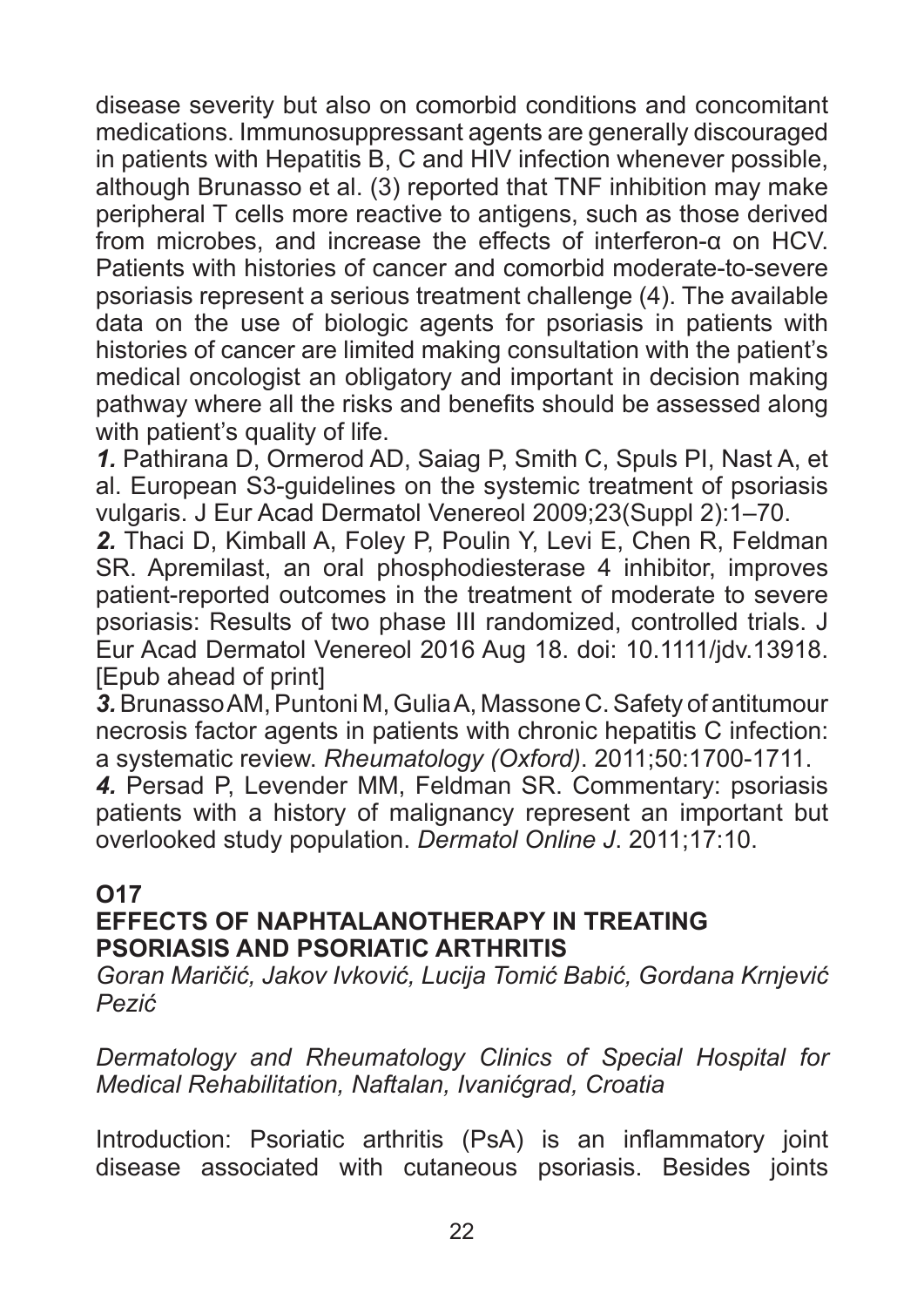and skin, tendons, ligaments and nails can be involved as well. Naphtalanotherapy proved effective in treating psoriasis and PsA, and is one of therapeutic options for those patients.

Aim of this research was to show effects of naphtalanotherapy in treating psoriasis and PsA in our hospital.

Methods: 41 patients with psoriasis and PsA with minimal score of 3 in CASPAR criteria, who were treated in our hospital from April 2012 until June 2013 were included in this study. Clinical examination of every patient was done at arrival at Naftalan, before naphtalanotherapy, and after 21 days of naphtalanotherapy. During their rehabilitation, patients received other physical therapy procedures as well. Besides clinical examination, patients performed "Timed Up and Go" (TUG) test and completed questionnaires as Health Assessment Questionnaire (HAQ), Functional Assessment Chronic Illnes Therapy (FACIT), Bath Ankylosing Spondylitis Functional Index (BASFI) and Bath Ankylosing Spondylitis Disease Activity Index (BASDAI).

Results: During mentioned time, 41 patients (male/female 23/18) were treated in Naftalan. Their average age was 54,6 years (range: 40-70). Average psoriasis duration was 23 (range 3-54), and average duration of PsA was 13 years (range: 0,5-39). Although average age was similar between males and females (male/female 54,7/54,6), psoriasis and PsA duration showed great differences between sexes. In females average psoriasis duration was 18,4 years, and PsA 9,1 years, however in males that number increases to 26,6 years for psoriasis and 16,1 years for PsA. 22 patients (53,7%) were treated systemicly, mostly with methotrexate (MTX) (11/22; 50%). During clinical exams tender and swallen joints were numbered. Patients had average 34,1 (range 2-60) tender and 13,4 (range 0-40) swallen joints before, and 9,9 (0-60) tender and 3,7 (range 0-29) swallen joints after naphtalanotherapy. Dactilitis at first exam was present at 34 patients (83%), but after naphtalanotherapy was conducted only 11 of them (26,9%) still had dactilitis. At first exam 26 patients (63,4%) had enthesitis, and 19 of them (46,3%) after three weeks of naphtalanotherapy. Visual analogue scale (VAS) for pain, we found average 2,3 points reduction between first and second exam (VAS score 1: 6,8/ VAS score 2: 4,5). Average time that was neccesary for patients to do TUG after rehabilitation was reduced from 11,4 to 9,9 seconds. Average initial PASI score was 8,64 (female 8,5 and male 8,74), while the final PASI score was 3.23 (female 3.62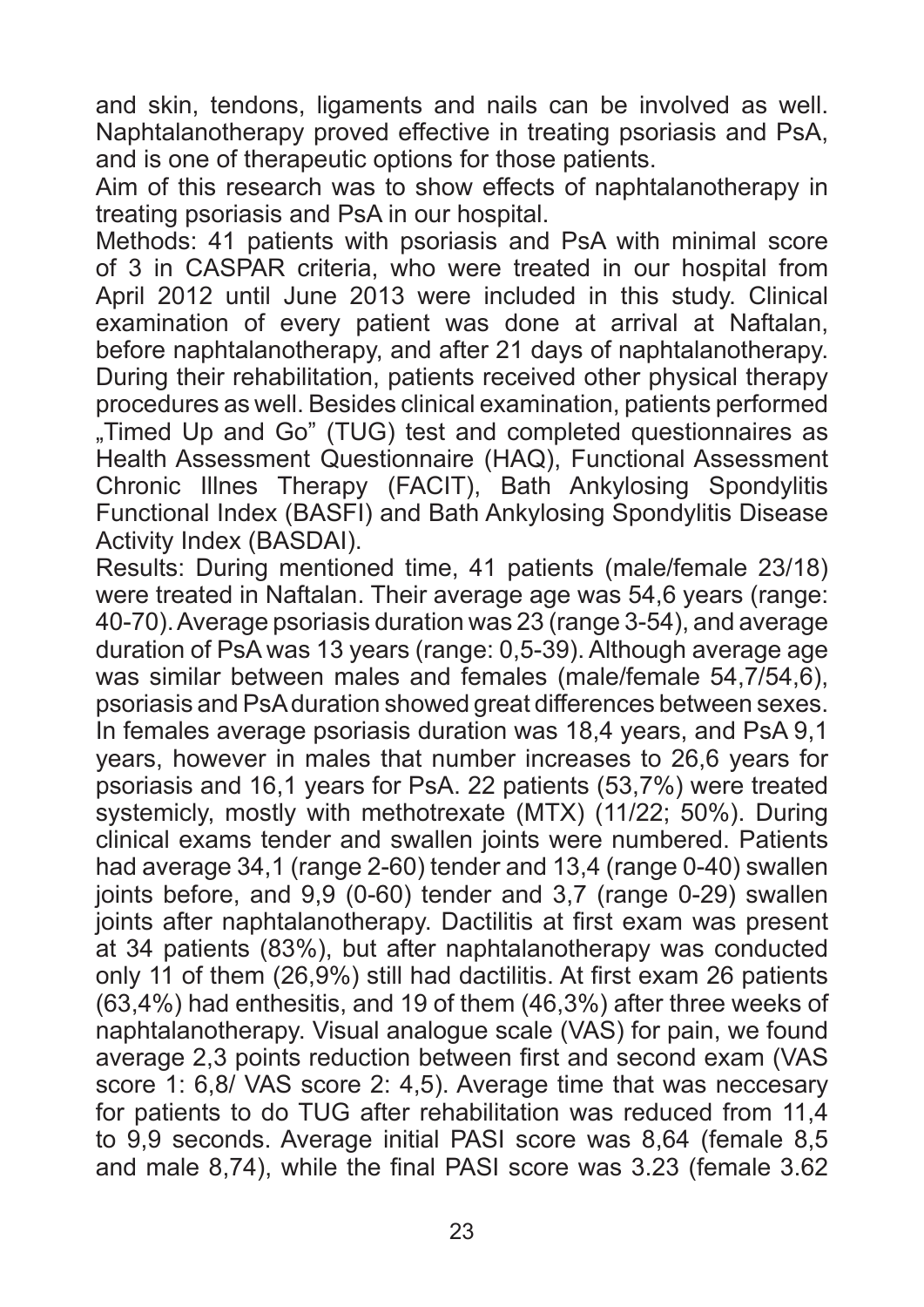and male 2,96). Of total 38 patients that had limitations in functional capability according to HAQ (3 patients did not have limitations), after three weeks of naphtalanotherapy in almost half (n=18;47,4%) of them improvement is found. Improvements were found in other questionnaires as well: BASFI in 65,9% (27/41), BASDAI in 73,2% (30/41), however in FACIT in only 29,2% (12/41).

Conclusion: Although this study does not have a control group which would make possible to evaluate exact efficiency of naphtalanotherapy, according to our results as well as empiric, we can conclude that three weeks of naphtalanotherapy has a positive treatment effect on psoriasis and PsA by reducing disease activity as well as improving patients functional capability.

# **CASE REPORTS**

## **O18 DRUG TRIGGERED PSORIASIS**

*Sandra Jerković Gulin<sup>1</sup> , Romana Čeović<sup>2</sup> , Kresimir Kostović<sup>2</sup>*

*<sup>1</sup>Dermatovenereology Clinic, General Hospital Šibenik, Šibenik, Croatia*

*2 Department of Dermatovenereology, University Hospital Center Zagreb and School of Medicine Zagreb*

As psoriasis is a common skin disorder, knowledge of the factors that may induce, trigger, or exacerbate the disease is of primary importance in clinical practice. Drug intake is a major concern as new drugs are constantly being added to the list of factors that may influence the course of the disease. The clinical manifestations of drug-associated psoriasis can include plaque psoriasis, palmoplantar pustulosis, and rarely generalized pustular psoriasis. Drugs can cause: a) precipitation of psoriasis de novo in predisposed or nonpredisposed individuals (drug-triggered psoriasis), b) exacerbation of pre-existing psoriatic lesions, c) induction of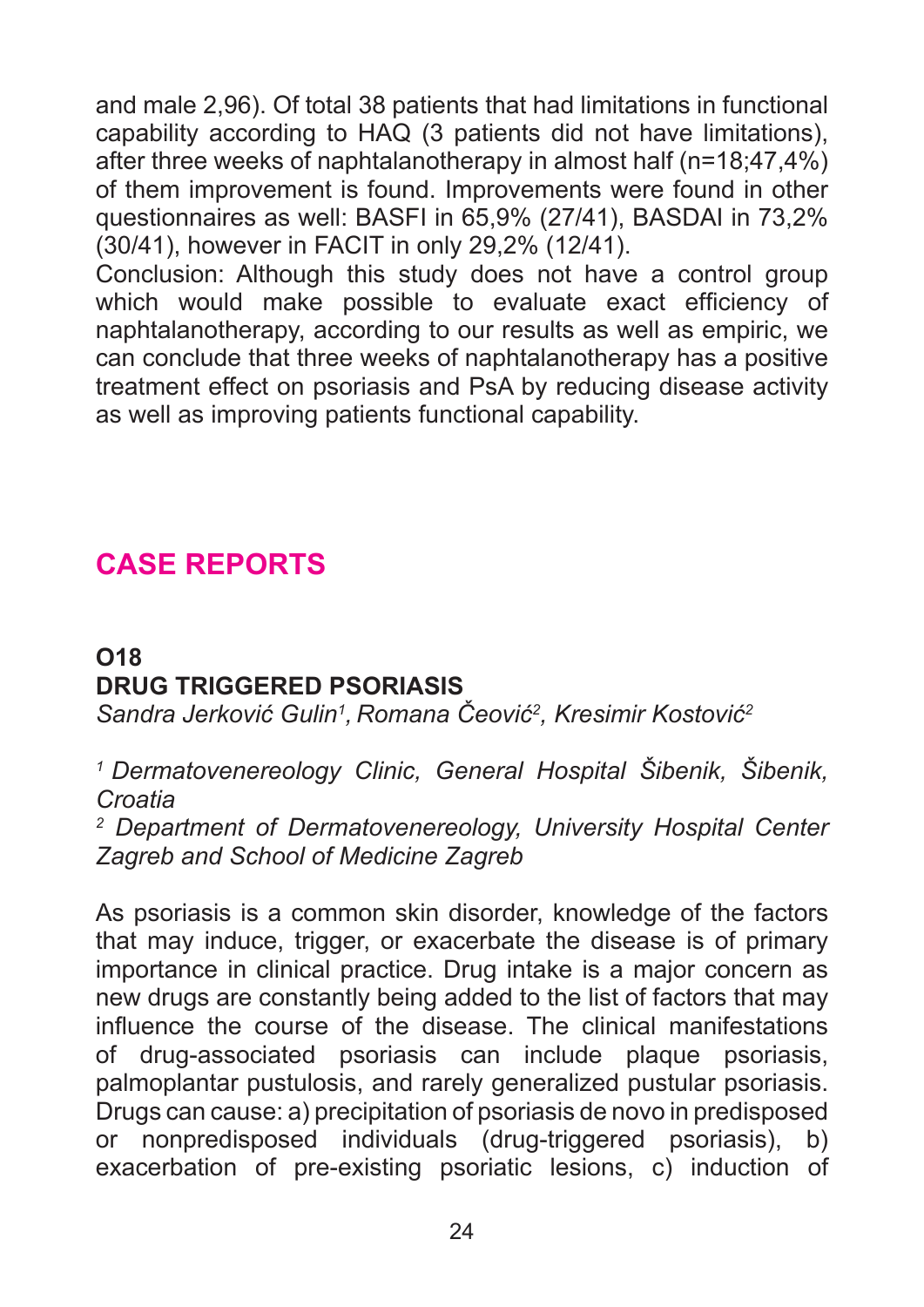lesions in clinically normal skin in patients with psoriasis, and d) development of treatment-resistant psoriasis. Drugs that appear to be the most common causative agents for drug-induced, drugtriggered, or drug-aggravated psoriasis are beta-blockers, lithium, synthetic antimalarials, nonsteroidal anti-inflammatory agents, tetracyclines, and recently angiotensin-converting enzyme inhibitors. Understanding the pathophysiology can provide clues to treatment of drug-associated psoriasis.

#### **O19**

### **SUCCESSFUL TREATMENT OF THREE IMMUNOLOGICAL MEDIATED DISEASES WITH ADALIMUMAB**

*1 Ana Ivekić – Jambrošić, <sup>2</sup> Marija Kaštelan, <sup>2</sup> Ines Brajac, <sup>2</sup> Sandra Peternel, <sup>3</sup> Srđan Novak, <sup>2</sup> Larisa Massari Prpić*

*1 Sanatorium Veli Lošinj, Croatia*

*2 Department of Dermatovenereology, School of Medicine University Clinical Hospital Center Rijeka, Head of Referral Center for psoriasis Ministry of Health Republic of Croatia, Rijeka, Croatia 3 Department for Internal Medicine, University Clinical Hospital Center Rijeka, Croatia*

Psoriasis, psoriatic arthritis, and Crohn's disease are immunemediated inflammatory diseases, associated with increased expression of proinflammatory cytokines, particularly TNF-alpha. We herein report a case of a 35-year old male patient with a history of psoriasis since the age of 11 and psoriatic arthritis since the age of 18. Initially, the disease was treated topically, but poor disease control led to numerous different treatment modalities, such as phototherapy and photochemotherapy, systemic retinoids and methotrexate. Since no therapy achieved long-term satisfying remission, treatment with infliximab in combination with 7,5 mg methotrexate was initiated in 2008. Remission of both diseases was accomplished for a period of 5 years. However, during the summer of 2013, he was admitted to the Department of Dermatology, Clinical Hospital Centre Rijeka, due to generalized staphyloderma, which was due to diagnostic procedures and was later connected to the patient's immunosuppression. Due to the patient's condition, administration of infliximab was delayed. The infection was cured with antibiotics. During this period, a worsening of psoriatic arthiritis occurred, which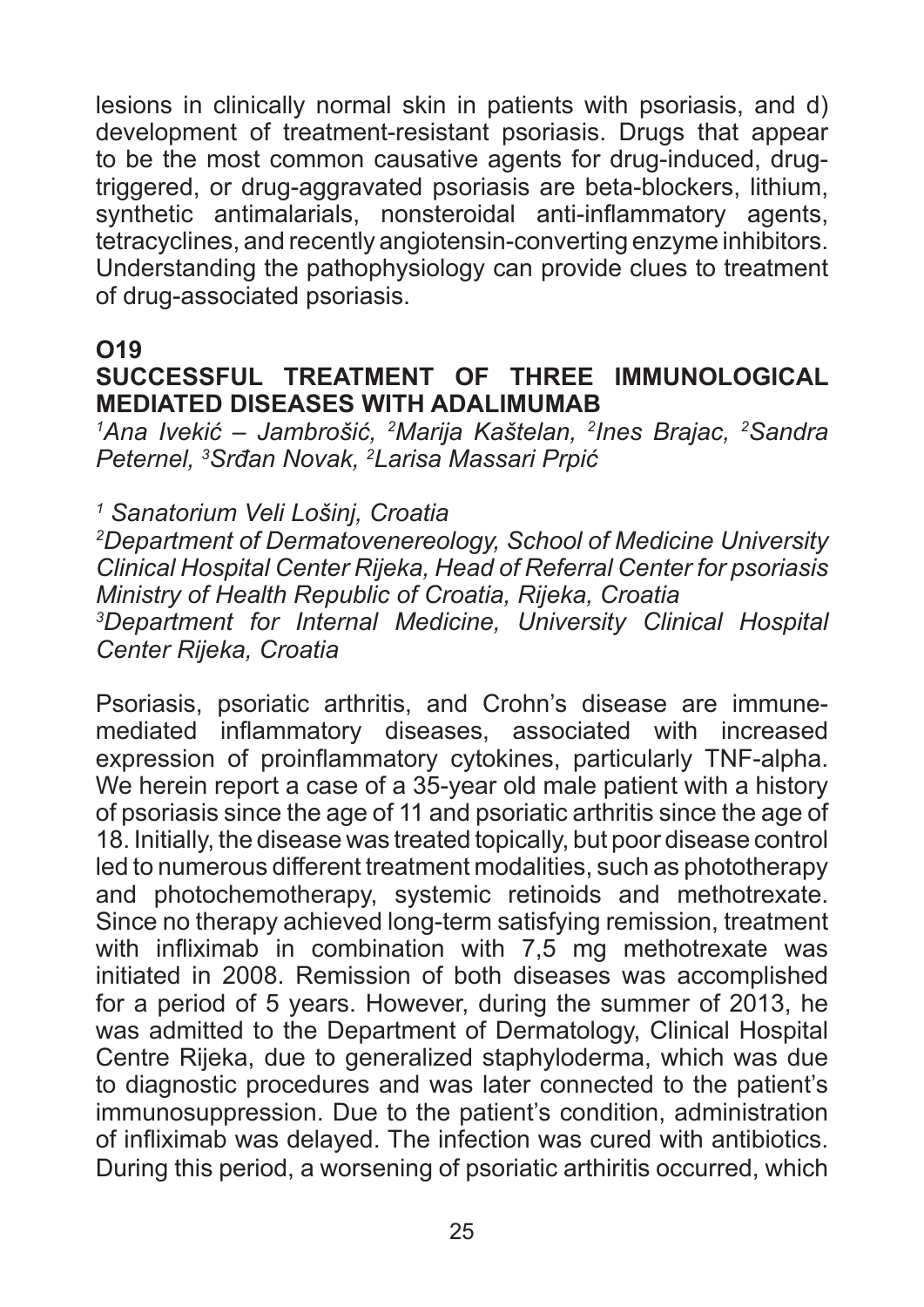persisted for three weeks despite an increase in methotrexate and infliximab dosages. In the following week, the patient became febrile, with a convulsive pain in the abdomen and diarrhea. Bacteriological and mycological stool examinations, X-rays, and an abdominal ultrasound all showed negative results. Computed tomography of the abdomen and pelvis, along with a colonoscopy and subsequent histopathological analysis, confirmed a diagnosis of Crohn's diseas. The patient was transferred to the Department of Gastroenterology, where therapy with aminosalicylates and antibiotics was initiated, leading to a substantial improvement in the patient's health. A multidisciplinary approach was applied, and a team consisting of dermatologists, rheumatologists and gastroenterologists resulted in the initiation of adalimumab, which led to significant disease control. After 4 years of therapy consisting of adalimumab and methotrexate at a dose of 10mg, the patient is still in remission, without any psoriatic skin lesions, and without symptoms of psoriatic arthritis and Crohn's disease.

## **O20 PSORIASIS IN ELDERLY**

*1 Lucija Bartolić, <sup>2</sup> Branka Marinović, <sup>2</sup> Romana Čeović*

*<sup>1</sup>Dermatovenereology practice " Dr. Kedmenec Bartolić", Čakovec, Croatia*

*2 Department of Dermatovenereology, University Hospital Center Zagreb and School of Medicine Zagreb*

Psoriasis is multifactorial chronic inflamatory disease characterised by red scaly plaques. It affects both sexes and can occur at any age, with peaks of onset at 15-20 and 50-60 years. Due to the chronic nature of the psoriasis, it increasingly affects geriatric population, but psoriasis can manifest for the first time in later stages of life. The treatment of the older patients is somewhat challenging  $$ immunosenescence, comorbidities andmultiple drugs complicate therapeutic options.

Although the exact prevalence and incidence of psoriasis in elderly group is unknown, psoriasis is very common in this age group. Lateonset psoriasis, sometimes termed type II psoriasis shows peak of onset between 57-60 years. The difference between the HLA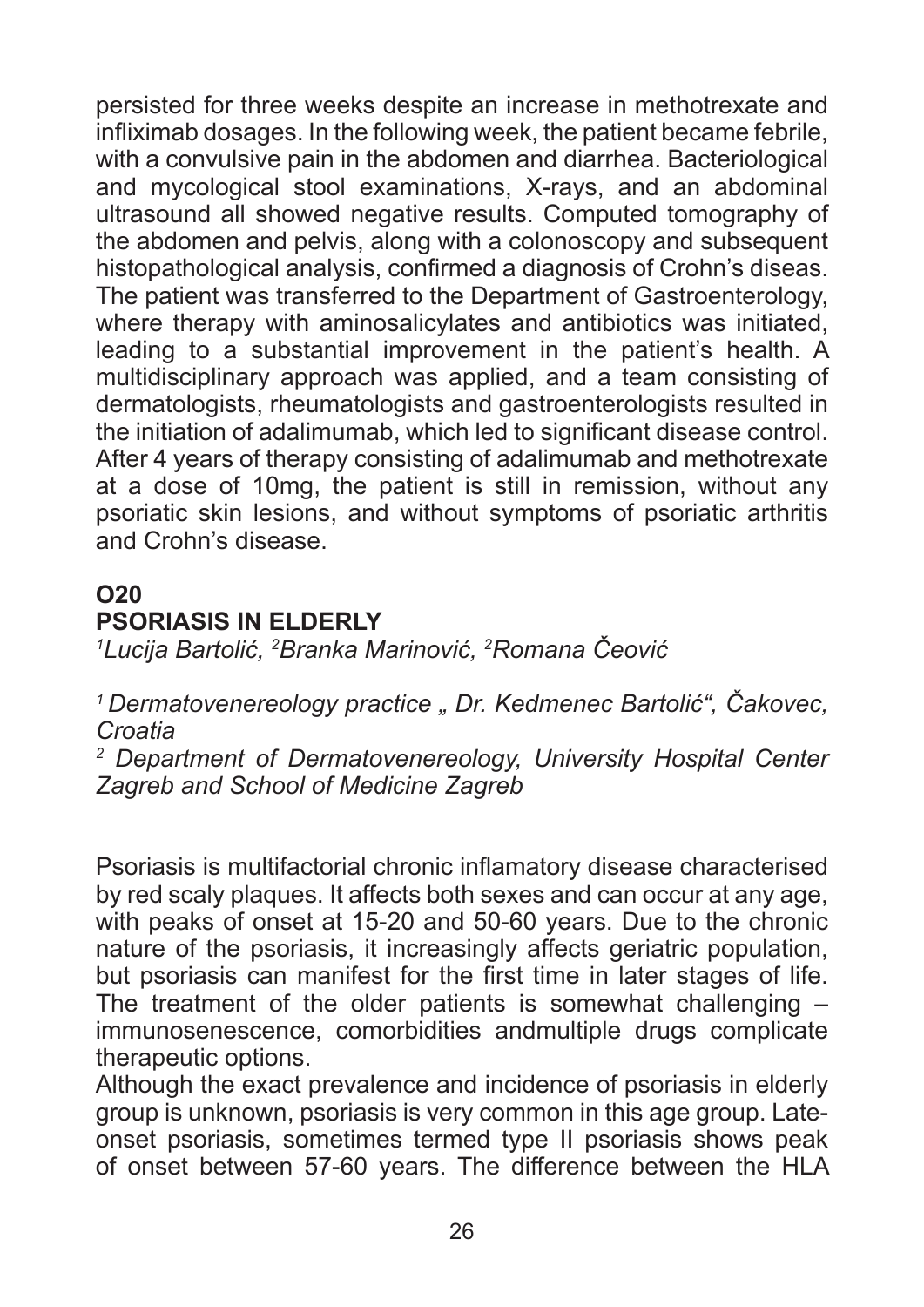association was reported between early and late onset where very few patients show HLA-Cw6 marker if the late onset occurs. Late onset psoriasis is more sporadic in contrast to early onset disease which is very commonly familiar. Drugs can sometimes exacerbate psoriasis - ACI inhibitors can provoke it whereas withdraval from systemic corticosteroids can cause pustular of erythrodermic psoriasis. The treatment is challenging, skin of the geriatric population is more dry, with less production of the sebum or collagen. There are a lot of comorbidities like hypertension, diabetes mellitus, renal or liver impairement, heart disease and if the patient is taking a lot of medications for all of the above it can interact with the threatment of psoriasis. Aplication of topical corticosteroids is limited because of the thin skin of the patients, and systemic medications should be used cautiously because most of them are immunosupresants and even more increase the risks of comorbidities. Etanercept showed to be as safe as in younger population of the patients in studies performed on patients with diagnosed reumathoid disease. There is lack of data for other biologics.

We present two patients who developed psoriasis for the first time at the age of 85 and 92 which has been histologically confirmed.

Type II psoriasis is challenging task in terms of management and treatment. Patients are very fragile because of their age and comorbidities. The goal is to achieve clinical control of the disease and to improve quality of life of the patients, but further studies are necessery in terms of the management.

#### **O21**

#### **VITILIGO AND BULLOUS PEMFIGOID IN A PATIENT WITH PSORIASIS**

*Matea Jelača, Ines Brajac, Edita Simonić, Marija Kaštelan*

*Department of Dermatovenereology, School of Medicine University Clinical Hospital Center Rijeka, Head of Referral Center for psoriasis Ministry of Health Republic of Croatia, Rijeka, Croatia*

Psoriasis is a chronic immune mediated disease with a multifactorial etiology. Immunological factors are also involved in the pathogenesis of vitiligo and bullous pemphigoid. We herein present a case of an elderly male patient who has concomitant psoriasis, vitiligo and bullous pemphigoid. He has plaque psoriasis since 2012, one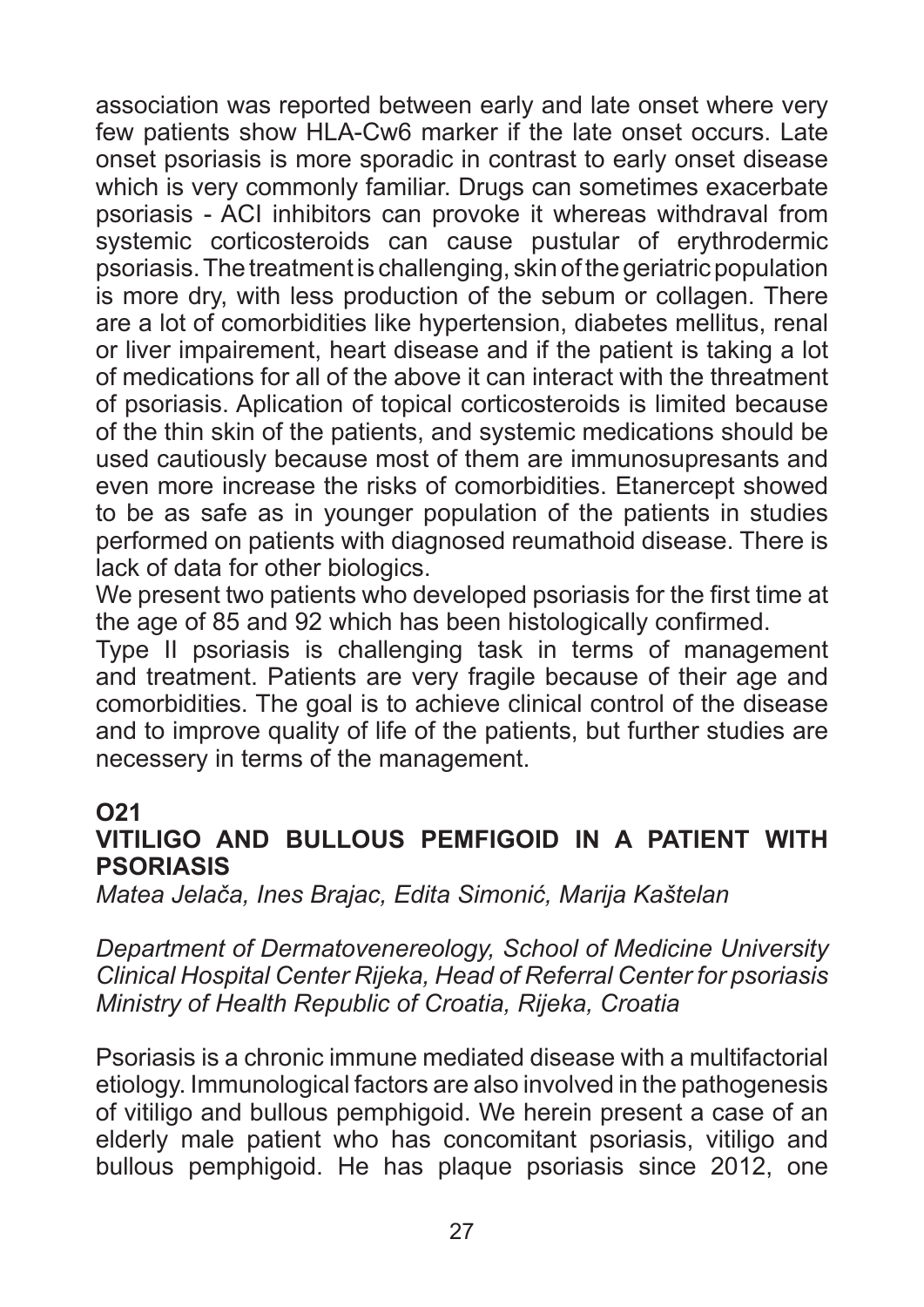year later he developed vitiligo and few months ago he presented with the clinical picture of bullous pemphigoid. Due to his multiple, chronic autoimmune conditions, treatment proved to be complex. Thus, an interdisciplinary treatment approach, regular follow-ups, and patient compliance were necessary to ensure disease control. We implemented a combination of systemic corticosteroid and immunosuppressive therapy resulting in disease remission.

#### **O22 KOEBNER PHENOMENON IN PSORIASIS**

*1 Mikela Petković, <sup>2</sup> Romana Čeović, <sup>2</sup> Branka Marinović*

### *<sup>1</sup>Policlinic Nola, Zagreb, Croatia*

*² Department of Dermatovenereology, University Hospital Center Zagreb and School of Medicine Zagreb, Croatia*

Koebner phenomenon, also known as isomorphic response (meaning Greek – equal shape), is the appearance of new skin lesion in uninvolved skin that has been traumatized either externally or internally. It was first formulated by Heinrich Koebner, the German dermatologist, in 1877 in psoriatic patients. Nowaday, the Koebner phenomenon is related to other skin diseases except psoriasis, such as vitiligo, lichen planus, eruptive xanthoma. Koebner phenomenon occurs in about 25% of people with psoriasis. The period from the injury to the appearance of new skin lesion is between 10 and 20 days, with range from 3 days to 2 years. Koebner phenomenon triggers include trauma (burns, bites, excoriations, freezing, lacerations, pressure), chemical irritation (positive patch test reaction, tattoassociated skin reaction, vaccinations, hair spray, tuerculin skin test), medical conditions (urticaris, shives) and other (phototherapy and UV damage, high-energy irradiation). Koebner phenomenon is particulary prevalent in unstable psoriasis, whereas conversely is not associated to disease activity and severity. It is essential to try to prevent Koebner phenomenon by avoiding sunburns, contact with irritans and scratching and postponing elective procedures while skin disease is stable or in remission.

We present 24-years old female patient who was reffered to our department due to newly formed erythematosquamous lesion localized on vulva. Lesions occured shortly after the patient gave birth. In dermatological status we found erythematosquamous plaques on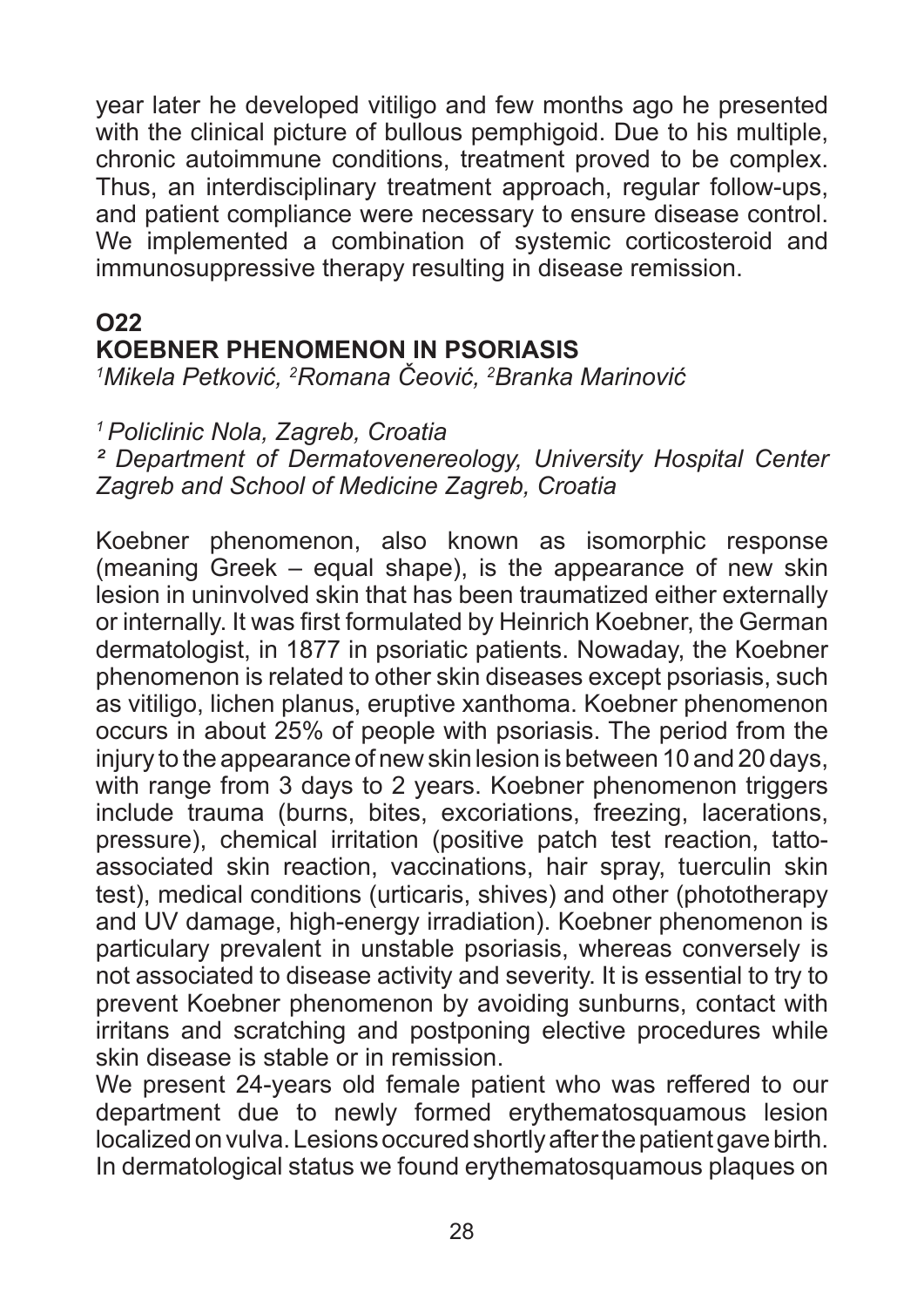the labia majora. Remain skin, scalp and nails were intact. Due to particularity of localization, therapeutic possibilities are limited and include mild potency topical steroids, topical immunomodulators (pimecrolimus, tacrolimus) and moisturising ointments.

## **POSTER PRESENTATION**

**P1** 

#### **BIOLOGICAL THERAPY IN QUANTIFERON-POSITIVE PATIENTS: OUR EXPERIENCE** *Sara Trevisini*

### *Institute of Dermatology, University of Trieste, Trieste, Italy*

Since the introduction of biologic therapies, an increased risk of tuberculosis reactivation in patients with latent tuberculosis infection has been recorded. Therefore, its diagnosis and treatment has been recommended. To reduce the risk of reactivation several sets of guidelines have been proposed. There are no 100% specific or 100% sensitive methods for diagnosing latent tuberculosis infection: with the currently available methods, one cannot predict with certainty which patients will develop active tuberculosis during biologic therapy. To confirm active and latent tuberculosis, clinical manifestations (history taking and physical examination), chest X-ray screening, and infection tests are essential. The Mantoux test has now been replaced by the new interferon gamma release assay in the form of QuantiFERON TB-Gold In-Tube.

The traditional treatment regimen consists of isoniazid monotherapy for 9 months.

Post-marketing surveillance of biologics report a 2–6 fold higher rate of tuberculosis reactivation in patients receiving anti-TNF agents, with some differences among the specific drug. Indeed, the risk resulted higher for monoclonal antibody anti-TNF Adalimumab and Infliximab compared with Etanercept. The update literature confirms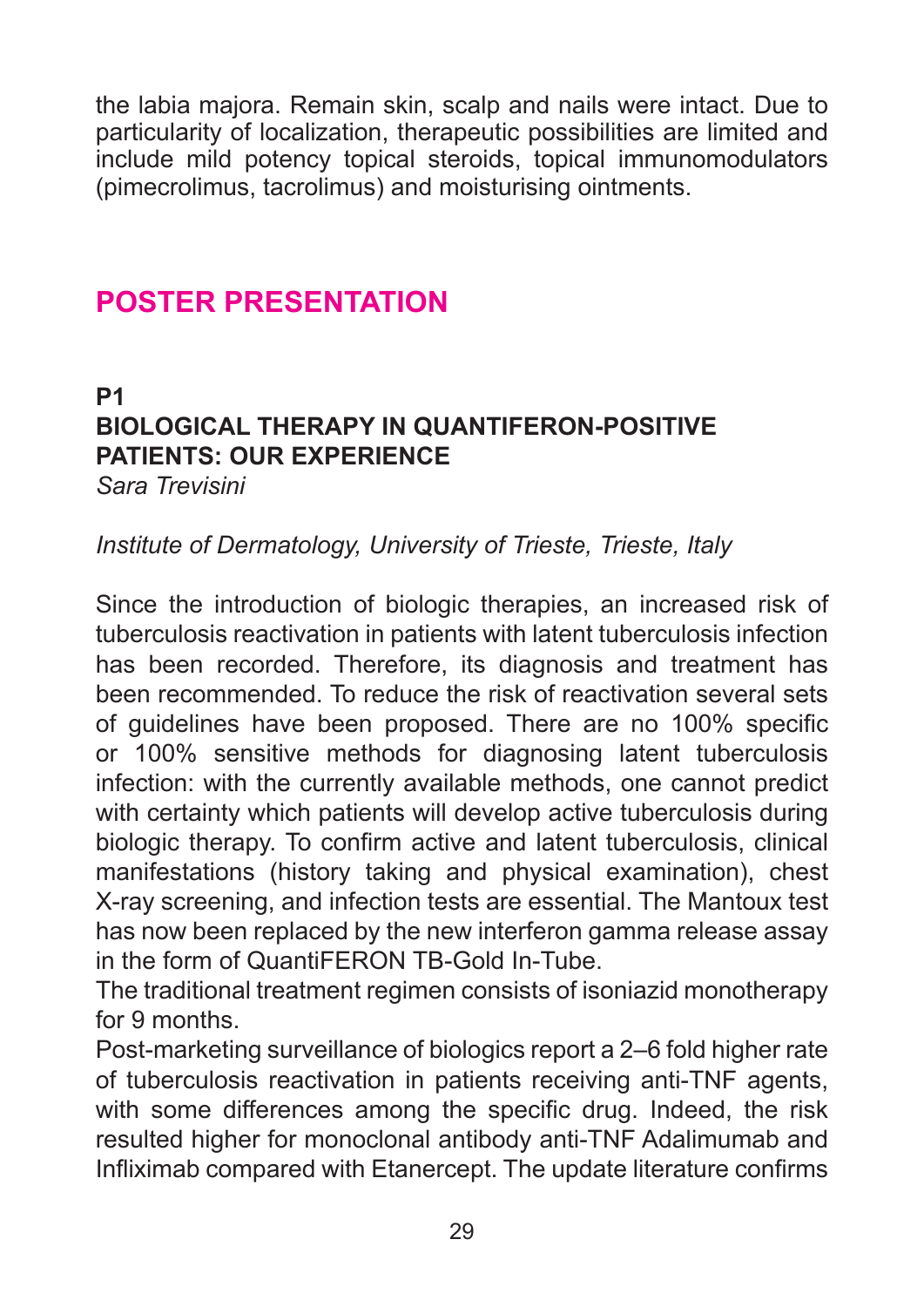that is no increased risk of tuberculosis reactivation in patients receiving non-anti-TNF targeted biologics such as Ustekinumab. In addition these patients have usually been previously treated with immunosuppressive therapies; therefore they should be evaluated for the host-related risk factors. At this time, screening and treatment before initiation of anti-TNF treatment has dramatically reduced the incidence of reactivation of tuberculosis in these patients.

In the Dermatologic Unit of Trieste 5 patients with latent tuberculosis and psoriatic arthritis have been treated with anti-TNF and non-anti-TNF targeted biologics. They have all been subjected to prophylaxis and none have developed active tuberculosis.

## **P2**

## **MANAGEMENT OF BIOLOGIC THERAPY IN PATIENTS WITH HEPATITIS B - OUR EXPERIENCE**

*Sara Trevisini, Mattia Fadel, Serena Fagotti, Noal Cecilia, Katiuscia Nan, Silvia Vichi, Michela Longone, Nicola di Meo, Giusto Trevisan*

## *Institute of Dermatology, University of Trieste, Trieste, Italy*

The chance to encounter, in clinical practice, psoriatic patients in high need of immunosuppressive treatments infected by hepatitis B virus is not infrequent. The eventual reativation of hepatitis B virus due to the use of biologics in HBV-carrier patients may cause severe liver dysfunction. Current guidelines recommend screening and follow up in patients eligible for an immunosuppressive therapy to ensure the highest safety and the most successful treatment of both psoriasis and hepatitis. The variety of biological target therapies as well as the different stages of hepatitis B has to be taken into consideration. We present the current literature about this issue and our experience in the Dermatologic Unit of Trieste.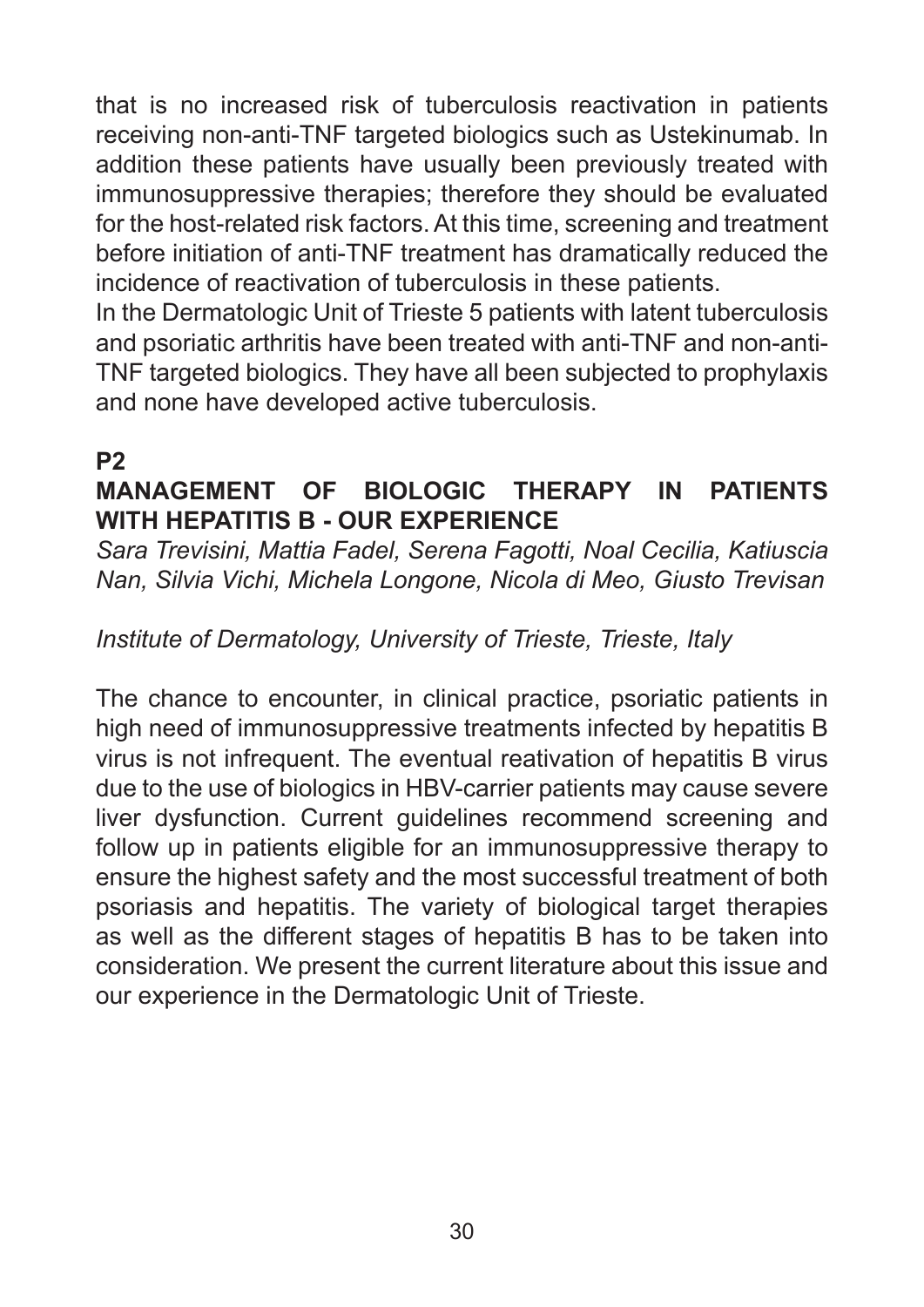#### **P3 PSORIASIS VERRUCOSA SURGICALLY TREATED: CASE REPORT**

*Katiuscia Nan, Silvia Vichi, Michela Longone, Noal Cecilia, Mattia Fadel, Serena Fagotti, Sara Trevisini, Nicola di Meo, Giusto Trevisan*

*Institute of Dermatology, University of Trieste, Trieste, Italy*

Psoriasis verrucosa is an atypical clinical form of psoriasis characterized by remarkably thick and hard scales adherent to erythematous lesions, featuring a wart-like appearance. We present a case of a patient with psoriasis verrucosa that was surgically treated.